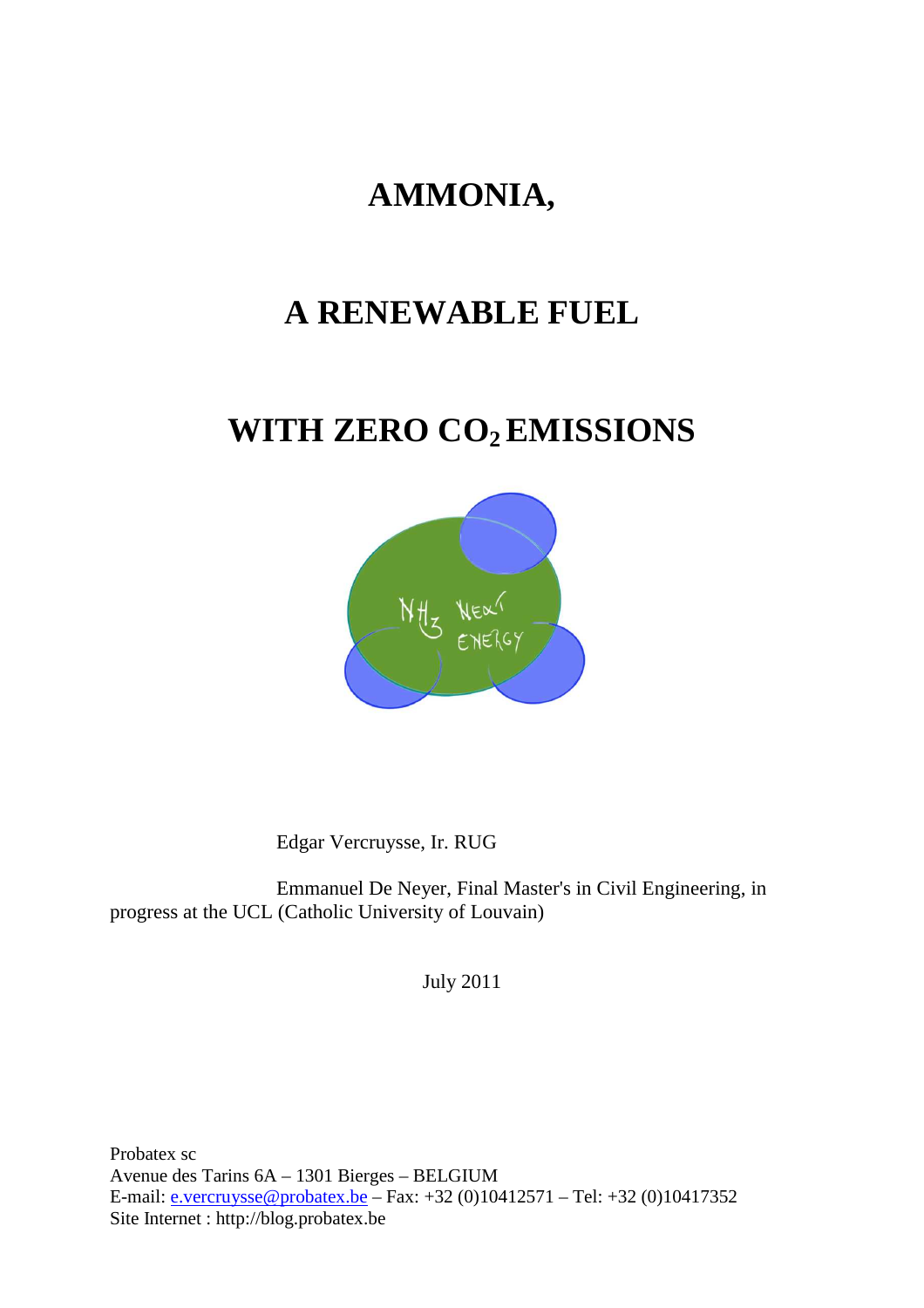# **Table of contents**

| 0 Summary                                                                                                                                                                                                                                                                                                                                                                                                                                                                                                                                                                                                               |                                                   |
|-------------------------------------------------------------------------------------------------------------------------------------------------------------------------------------------------------------------------------------------------------------------------------------------------------------------------------------------------------------------------------------------------------------------------------------------------------------------------------------------------------------------------------------------------------------------------------------------------------------------------|---------------------------------------------------|
| 1 Background and context of the project                                                                                                                                                                                                                                                                                                                                                                                                                                                                                                                                                                                 | $\mathbf{3}$                                      |
| 2 Project objectives                                                                                                                                                                                                                                                                                                                                                                                                                                                                                                                                                                                                    | 3                                                 |
| 3 Detailed description of the project<br>3.1. Characteristics of ammonia<br>3.2. Choice of ammonia production process<br>3.3. Production of green ammonia from electricity<br>3.4. Cost of production for green NH <sub>3</sub> , including transport and storage, for FOB delivery                                                                                                                                                                                                                                                                                                                                     | 4<br>$\frac{4}{5}$<br>8                           |
| 3.5. FOB price of fossil NH <sub>3</sub> versus that of green $NH_3$ used as fertiliser<br>Subsidy in favour of green $NH3$<br>3.6. Price of petrol in the United States versus that of green NH <sub>3</sub> used as fuel.<br>Subsidy in favour of green $NH3$<br>3.7. Cost of solar electricity versus that obtained using a gas vapour turbine powered by<br>green $NH3$                                                                                                                                                                                                                                             | 10<br>11<br>11<br>12                              |
| <b>4 Conclusions</b>                                                                                                                                                                                                                                                                                                                                                                                                                                                                                                                                                                                                    | 12                                                |
| 5 Reasons to promote the project                                                                                                                                                                                                                                                                                                                                                                                                                                                                                                                                                                                        | 13                                                |
| <b>References</b>                                                                                                                                                                                                                                                                                                                                                                                                                                                                                                                                                                                                       | 14                                                |
| List of appendices:                                                                                                                                                                                                                                                                                                                                                                                                                                                                                                                                                                                                     |                                                   |
| Appendix $1$ – Calculation of the $H_2$ production cost<br>Appendix 2 - Calculation of the NH <sub>3</sub> production cost<br>Appendix 3 - Estimation of the cost for the production of electricity via an ammonia gas vapour<br>turbine<br>Appendix 4 - Photos of existing NH <sub>3</sub> storage and transport facilities<br>Appendix 5 - Ammonia used as a road and aircraft fuel<br>Appendix 6 – List of abbreviations                                                                                                                                                                                             | 16<br>17<br>18<br>19<br>22<br>23                  |
| <b>List of tables:</b>                                                                                                                                                                                                                                                                                                                                                                                                                                                                                                                                                                                                  |                                                   |
| <b>Table 1: Electricity production cost</b><br>Table 2: Characteristics of <i>continuous</i> green energies and cost of kWh obtained<br>Table 3: Cost of H <sub>2</sub> and NH <sub>3</sub><br>Table 4: Cost of NH <sub>3</sub> delivered FOB by a facility with capacity of 1,000 tons a day<br>Table 5: Subsidy required for the sale of green NH <sub>3</sub> used as fertiliser<br>Table 6: Retail price of petrol in the United States in January 2011<br>Table 7: Retail price of green NH <sub>3</sub> in Europe in January 2011<br>Table 8: Subsidy required for the sale of green NH <sub>3</sub> used as fuel | 9<br>9<br><b>10</b><br>11<br>11<br>11<br>12<br>12 |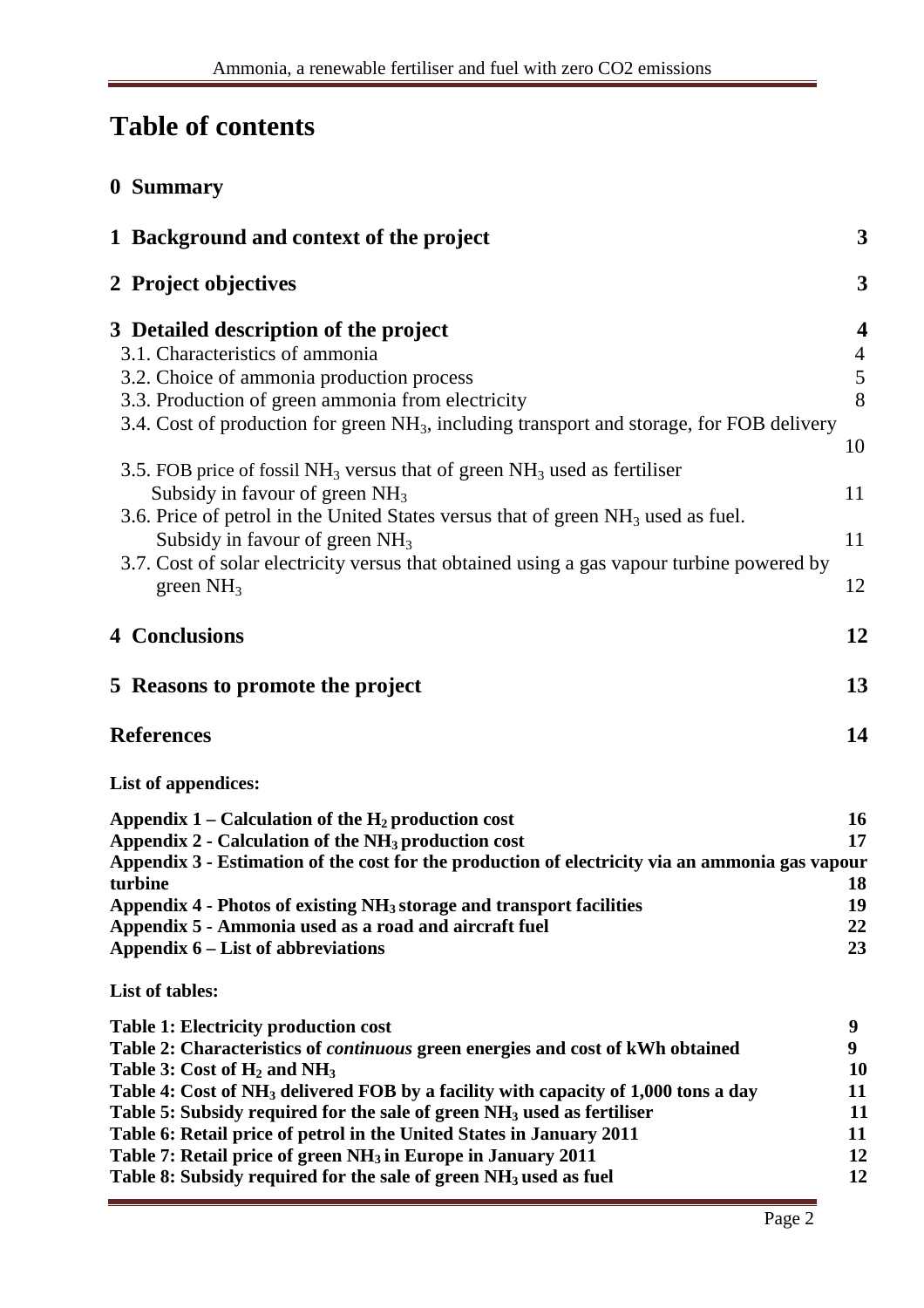## **0. Summary**

The contribution of renewable energy sources to the production of green electricity is well known. The difficulty in *storing* the electricity produced however handicaps them faced with fossil fuels that may be stored in solid or liquid form but with CO2 emissions. These fuels could be replaced by green ammonia.

Currently used as fertiliser, ammonia (NH3) is also a fuel that can be *stored* in liquid form. Its combustion only releases nitrogen and water into the atmosphere, i.e. the only raw materials with electricity that are required for its production.

Its use as a replacement for fossil fuels would allow the planet's energy targets to be met, provided a temporary subsidy is awarded.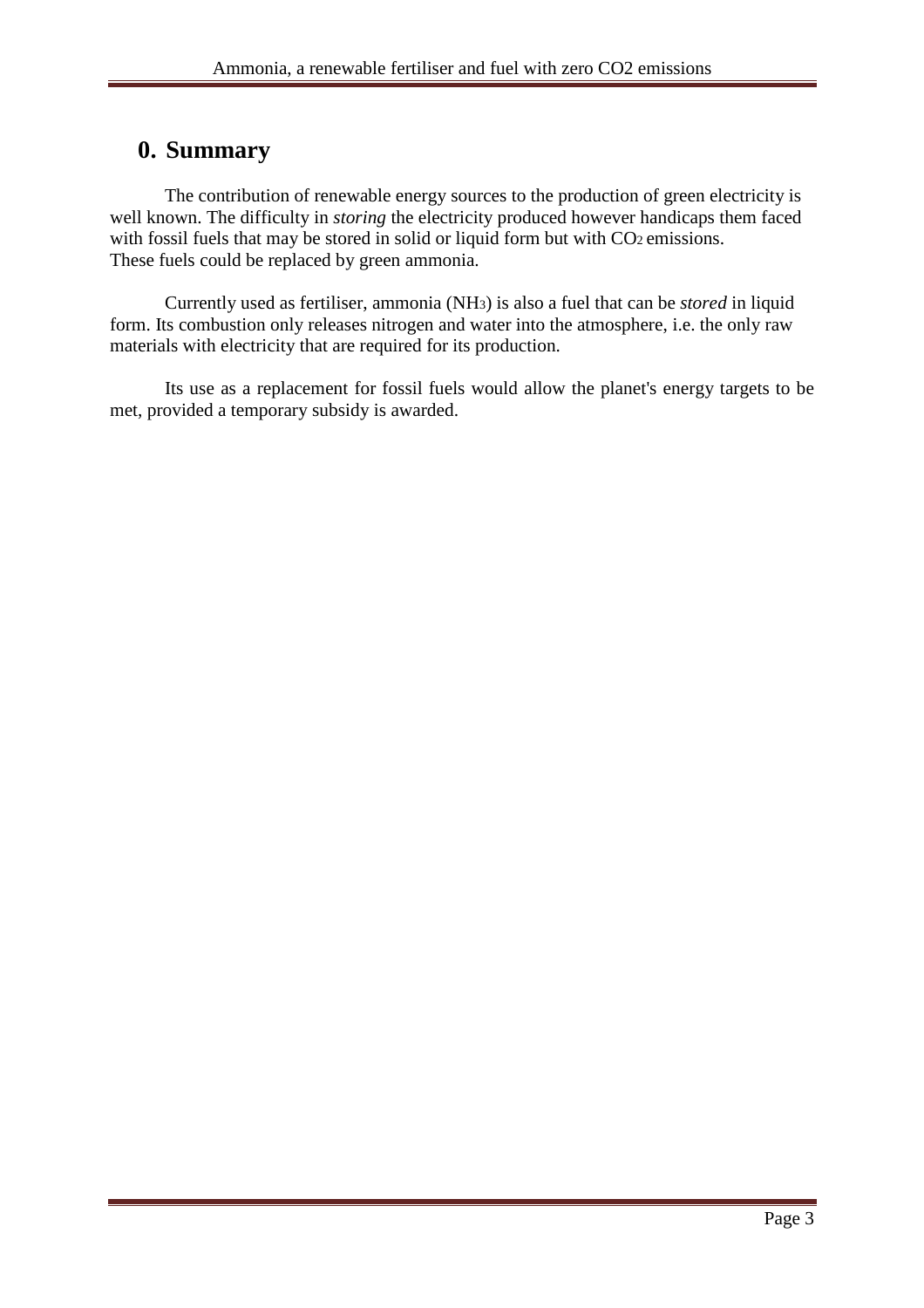## **1. Background and context of the project**

Ammonia (NH<sub>3</sub>) is produced through the synthesis of nitrogen (N<sub>2)</sub> and hydrogen (H<sub>2)</sub>:

$$
N_2 + 3 H_2 \rightarrow 2 NH_3
$$

During the first half of the 20th century, *green NH*<sub>3</sub> was produced without any  $CO<sub>2</sub>$ emissions from hydroelectricity, water and atmospheric air.

The  $H_2$  came from the electrolysis of water,  $N_2$  in the atmospheric air.

Its *green* characteristic became lost with the gradual replacement of this process by the production of  $NH_3$  from natural gas or coal with  $CO_2$  emissions. The low cost of these raw materials was the main reason for this.

There is currently a revival in interest in the production of *green NH<sup>3</sup>* using more efficient tools and in its use as a fuel or as fertiliser with no  $CO<sub>2</sub>$  emissions.

The production of *green NH3* at a price competitive with NH3 from fossil energy sources is the challenge that presents itself.

## **2. Project objectives**

This project is aimed at the production, without  $CO<sub>2</sub>$  emissions, of *green NH*<sub>3</sub> from renewable energy sources, water and air, and at its use as fertiliser and storable fuel, also without  $CO<sub>2</sub>$ , emissions.

## **3. Detailed description of the project**

#### 3.1. **Characteristics of ammonia**

Ammonia is one of the most widely used chemical products. It is best known as a chemical fertiliser. Nearly 136 million tons were produced worldwide in 2008 [35]. Ships, barges, semi-trailers and pipelines see to its worldwide distribution. A few photos of this are presented in Appendix 4. This network could also distribute ammonia to be used as fuel in competition with hydrocarbons. Its calorific value of 6.25 kWh/kg as opposed to approximately 13.6 kWh/kg for hydrocarbons is compensated by its non-polluting nature. In the same way as propane, it is normally stored in pressurised tanks or - cooled - in high capacity vertical tanks.

Its combustion releases only water and nitrogen into the atmosphere.

Two processes can be used for its production:

- The first using natural gas, water and atmospheric air with  $CO<sub>2</sub>$  emissions
- The second using electricity, water and atmospheric air without  $CO<sub>2</sub>$  emissions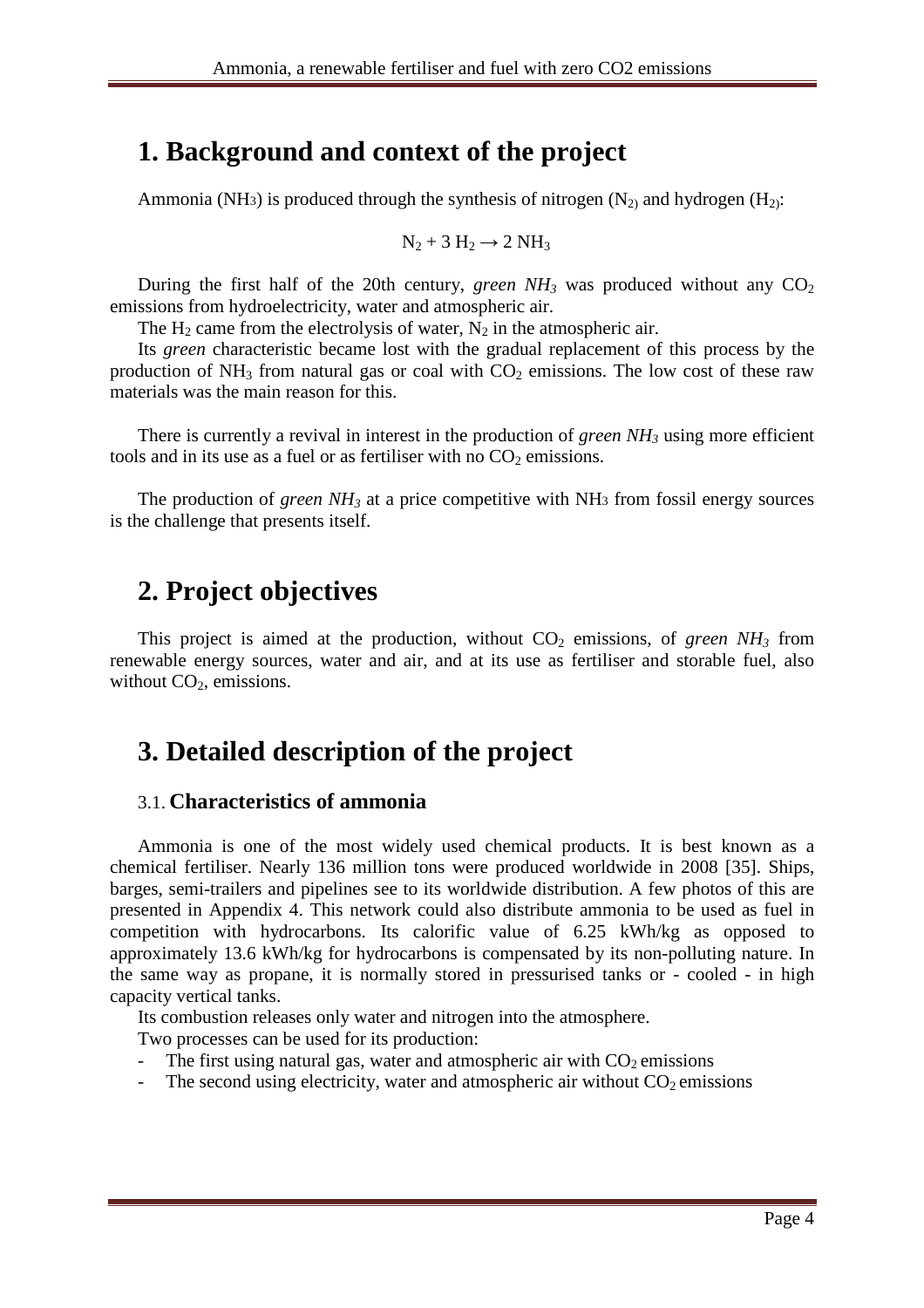## 3.2. **Choice of ammonia production process**

### 3.2.1. Preliminary remark

The production of ammonia from *natural gas* takes place *with* CO<sub>2</sub> emissions.

The production of ammonia from *green electricity* produced using renewable energy sources takes place *without* CO<sub>2</sub> emissions.

Green electricity can present itself either to *a network supplied by fossil fuels* or in a *region without a network or with a network supplied by green electricity only.* 

• *Network supplied by fossil fuels*

*Continuous green electricity* could fully replace the fossil fuels until the thermal power plants are shut down. The *stable* and *continuous* flow of these energy sources effectively guarantees the satisfactory supply of the network.

*Discontinuous green electricity* is however limited to around 20% of network capacity. Its excessive presence could lead, through its discontinuity, to the shutting down or reduced workload of one or more thermal power plants, at a higher production cost. The recommissioning of a coal-fired plant, should these discontinuous energy sources prove insufficient, would pose serious problems.

*Continuous or discontinuous green electricity* seems moreover - still in the case of a network supplied by fossil fuels - to be unsuited to the production of NH<sub>3</sub>. The NH3 produced would only represent *as a fuel* around one quarter of the fossil energy and the  $CO<sub>2</sub>$  saved through the direct delivery of green electricity to the network.

• *In a region without a network or with a network supplied by green energy sources only* 

Three situations may present themselves:

The region does not have an electricity network.

The green energy sources available are used for the production of NH3, stored in liquid form, for distribution on the world market as *fertiliser,* as *fuel* or for any other chemical application.

The region has an unsaturated *requester* network supplied by green electricity.

The green energy sources available will supply the network until it is saturated with electricity.

The region has a saturated *non-requester* network supplied by green electricity. Any green energy sources still available can be used for the production of NH3.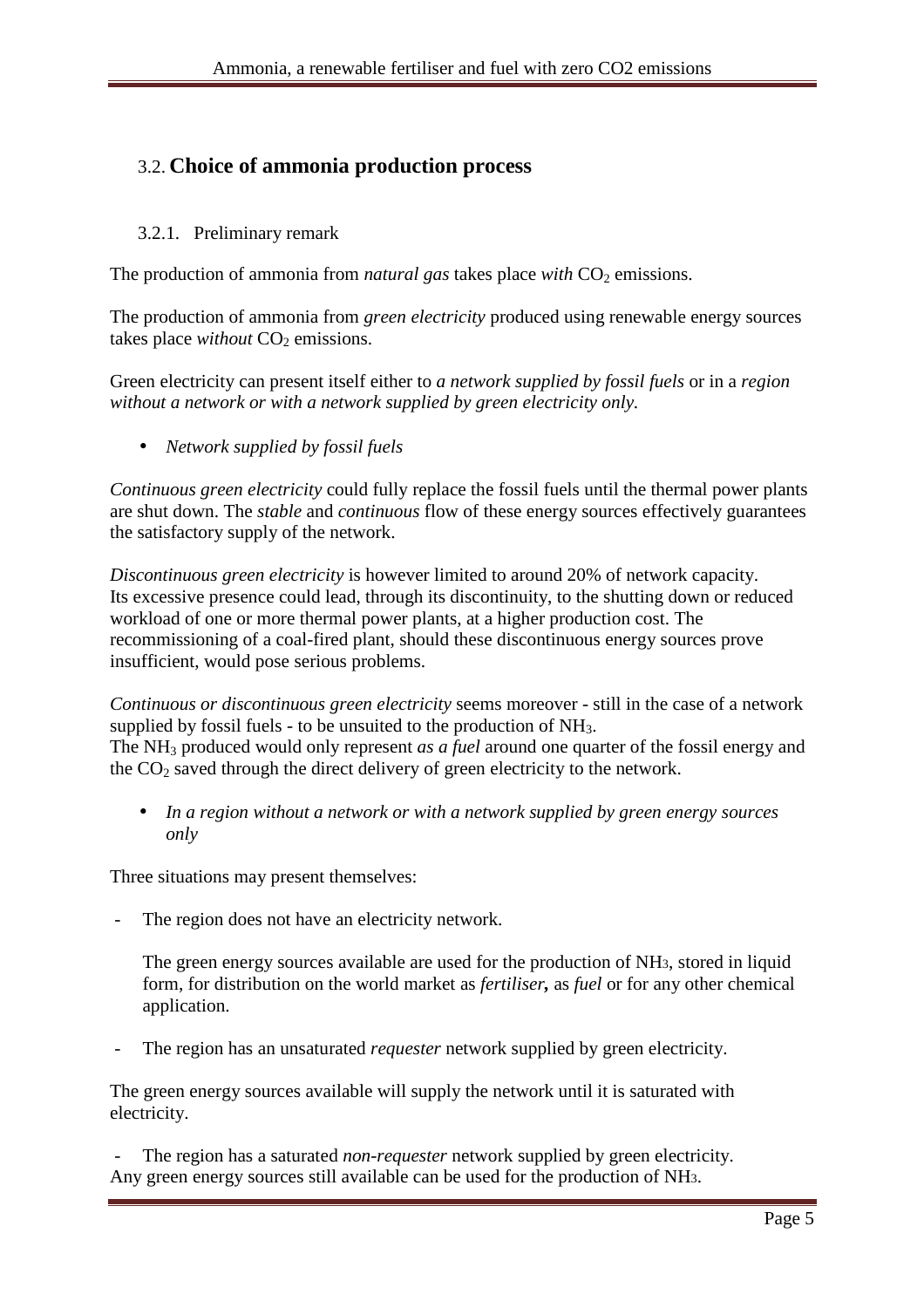#### Conclusion

As a priority, green electricity will supply the network to reduce  $CO<sub>2</sub>$  emissions. The excess electricity can be used for the production of NH3.

In the absence of a network, the green electricity can be used for the production of NH3. This production normally takes place via *continuous* processes.

The preference is thus given to the production of green electricity that is *continuous*, hydraulic, geothermal or plant-based. For this alternative, the ammonia production cost is calculated in 3.4. and 3.5.

In the absence of *continuous* green energy*, discontinuous* green energy such as wind or solar energy should be able to ensure all production during its activity period. This leads to an oversizing of the facilities and excess costs for the NH3 produced. This study does not retain this alternative.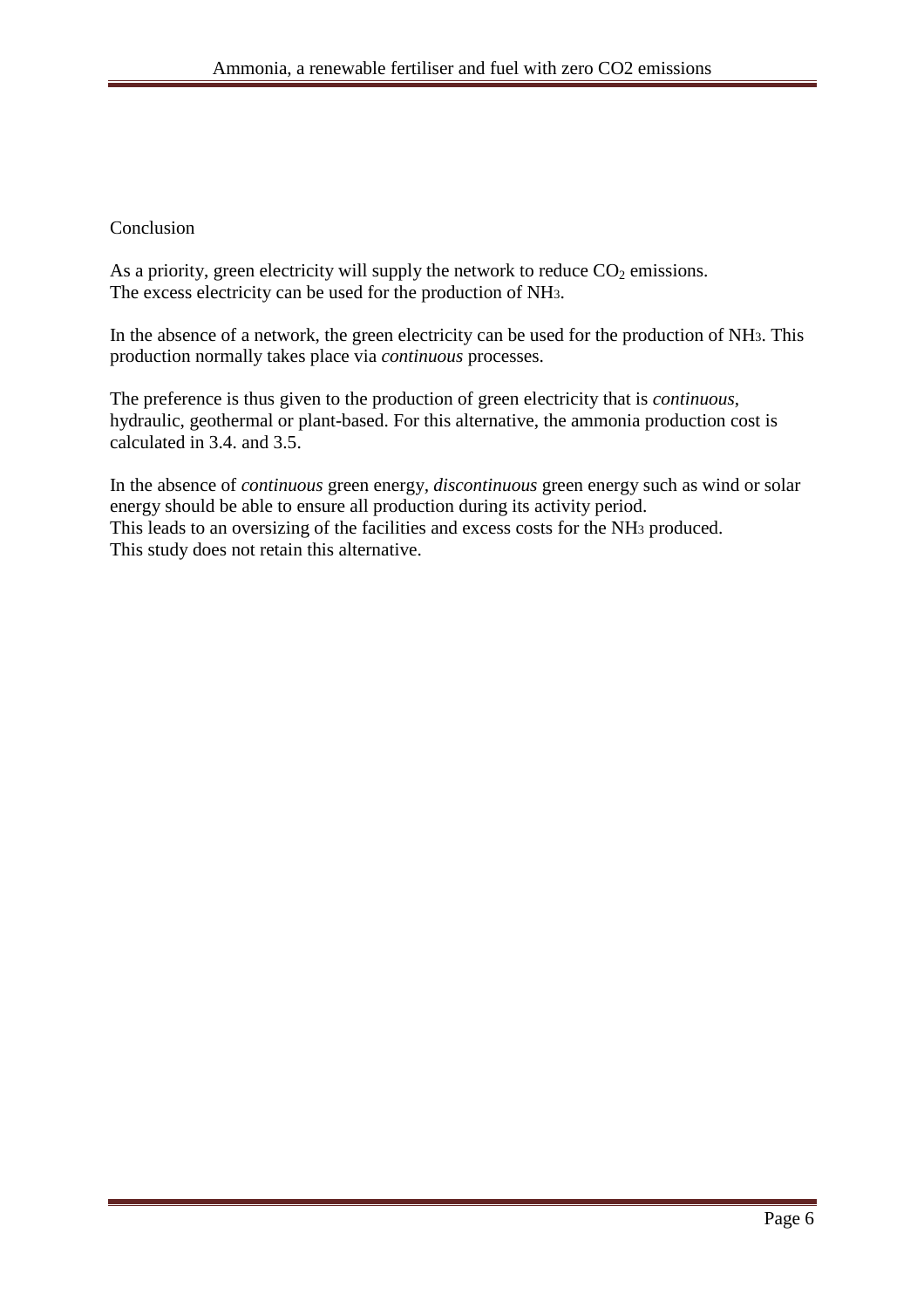| 3.2.2. Production of ammonia from<br>natural gas, water and atmospheric<br>air                                                                                                                      | 3.2.3. Production of ammonia from<br>green electricity, water and<br>atmospheric air                                                                                                                                                                                                                                                                                                                               |
|-----------------------------------------------------------------------------------------------------------------------------------------------------------------------------------------------------|--------------------------------------------------------------------------------------------------------------------------------------------------------------------------------------------------------------------------------------------------------------------------------------------------------------------------------------------------------------------------------------------------------------------|
| Ammonia is produced through the synthesis of<br>nitrogen and hydrogen: $N_2 + 3 H_2 \rightarrow 2 NH_3$                                                                                             | Ammonia is produced through the synthesis of<br>nitrogen and hydrogen: $N_2 + 3 H_2 \rightarrow 2 NH_3$                                                                                                                                                                                                                                                                                                            |
| The hydrogen is obtained via the <i>reforming</i> of<br>methane, a constituent of natural gas:<br>$CH_4 + 2 H_2O \rightarrow CO_2 + 4 H_2$                                                          | The hydrogen comes from the electrolysis of<br>water.                                                                                                                                                                                                                                                                                                                                                              |
| The nitrogen comes from the atmospheric air.<br><b>Disadvantages</b><br>Availability of natural gas reserved to certain<br>regions                                                                  | The nitrogen comes from the atmospheric air.<br><b>Advantages</b><br>Universal availability of water                                                                                                                                                                                                                                                                                                               |
| The environmental costs are not - or not<br>sufficiently - taken into account                                                                                                                       | Absence of environmental costs                                                                                                                                                                                                                                                                                                                                                                                     |
| <b>Exhaustible reserves</b><br>Its cost varies according to its reserves<br>Production of $CO2$<br>$CO2$ taxation<br><b>Advantage</b><br>Hydrogen from $NH3$ synthesis is not very<br>expensive     | Inexhaustible reserves<br>Stability of its cost linked to its abundance<br>No $CO2$ production<br>No pollution tax<br><i>Disadvantage</i><br>The cost of the $NH3$ synthesis hydrogen is linked<br>to that of the electricity.<br>The cost of electricity does not <i>subject to</i><br>exceptions allow for hydrogen to be obtained at a<br>retail price competitive with that obtained via<br>methane reforming. |
| Conclusion<br>Financial profitability constitutes the main<br>advantage of the methane reforming process.<br>This however does not take into account the<br>environmental costs caused by the $CO2$ | Conclusion<br>None of the disadvantages linked to the<br>production of ammonia from natural gas are<br>found with the water electrolysis process.<br>A reduced electricity cost would render the green<br>NH <sub>3</sub> production process via electrolysis<br>competitive.                                                                                                                                      |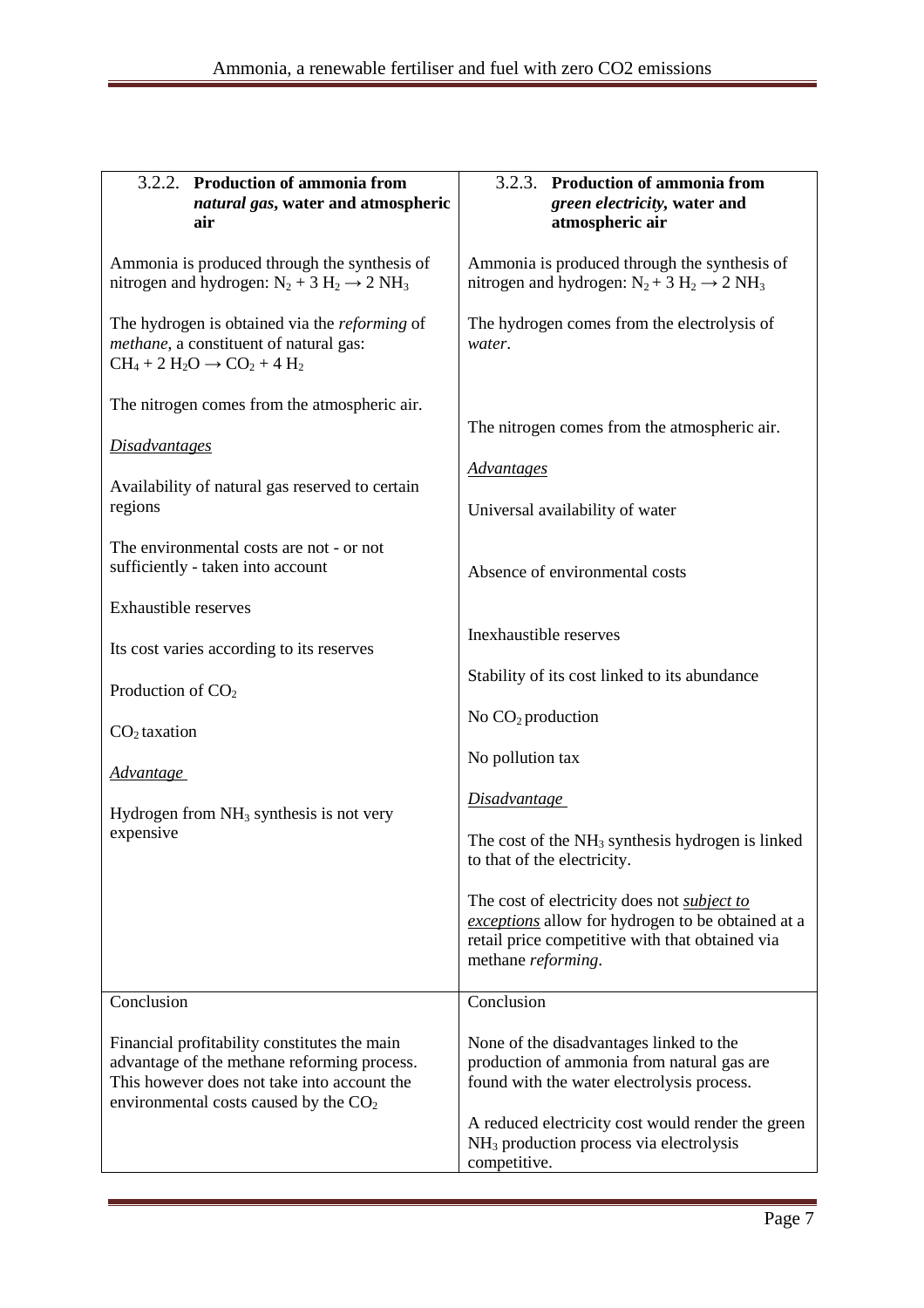## 3.3. **Production of green ammonia from electricity**

### 3.3.1. **Comparison of electricity production costs**

Ammonia is mainly produced using hydrogen from natural gas. A slightly high electricity cost would allow its production using hydrogen from water electrolysis.

Studies [1], [6], [7], [8] and [9] mention the cost of electricity for:

- the most widespread means of production such as coal, gas vapour turbine, nuclear, hydraulic and petroleum,
- the less widespread production means, i.e. green energy sources such as biomass, onshore wind, off-shore wind, geothermal, photovoltaic and solar reflectors,
- pilot facilities that have not been commercialised such as the concentration solar tower, the energy tower, sea thermal energy and wave energy.

A cost range is given for each of these alternatives. The lowest production costs are selected below, not including pollution. This study aims to determine the conditions allowing for the production of ammonia by electrolysis at a price competitive with the market price.

The internal rate of return of 5% mentioned by the reference study [1] was retained. This rate is not mentioned in the other reference studies.

The classification does not or does not fully include external costs. These are those to be paid as compensation for the pollution caused, damage to health and risks of accidents.

These costs, generally lower for renewable energy sources, are such that this classification can be modified in their favour.

For the establishment of costs in euros, the exchange rate was counted at  $$1 = \text{\textsterling}0.684$  in 2008.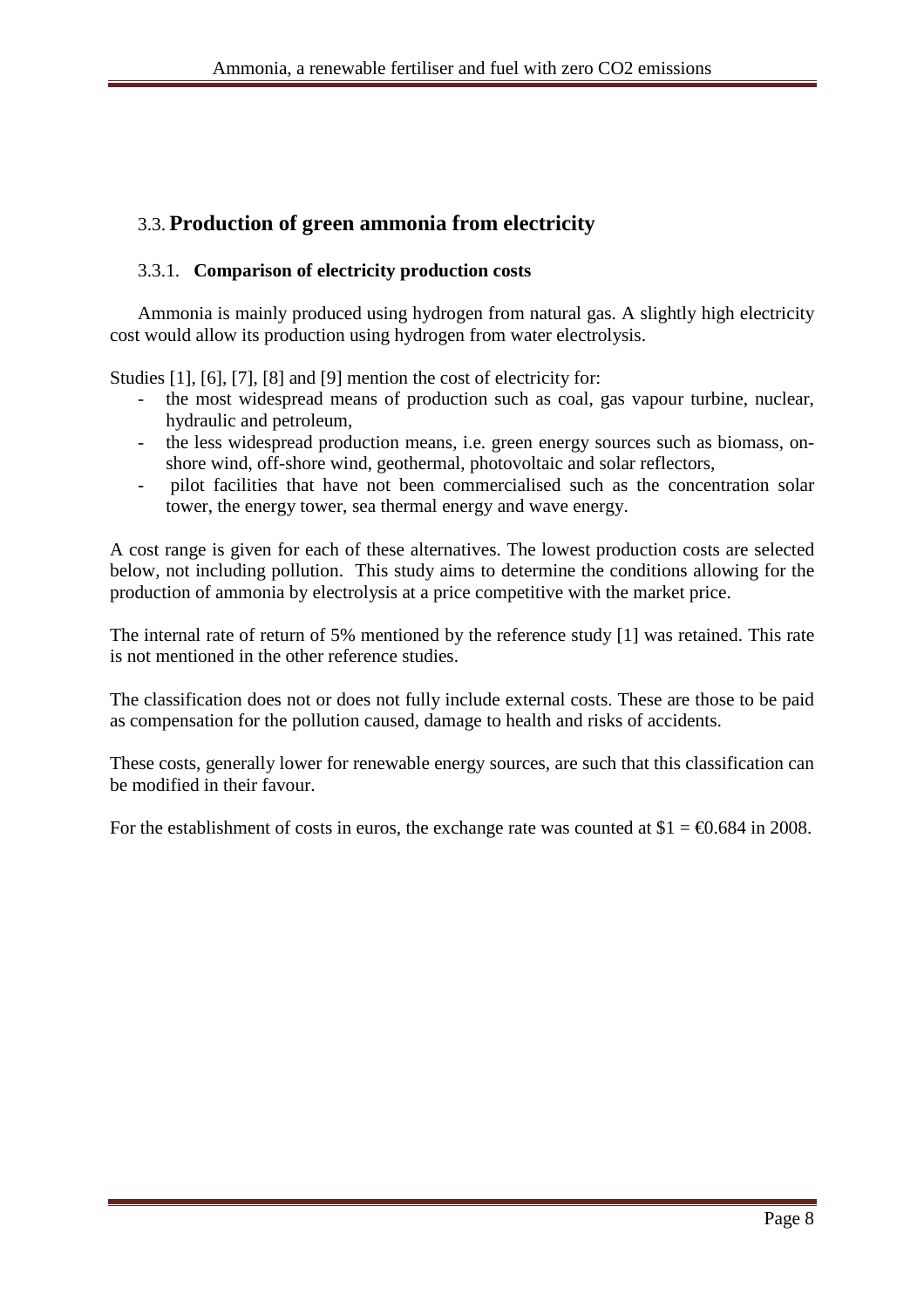| Means of<br>production | Classification by<br>diffusion order | Cost of<br>raw<br>materials | $%$ of<br>pro-<br>duc-<br>tion | Lowest<br>costs<br>of kWh | Cost<br>in<br>ascen<br>ding<br>order | Year<br>of<br>refe-<br>rence<br>for<br>costs | Re-<br>fe-<br>ren-<br>ce |
|------------------------|--------------------------------------|-----------------------------|--------------------------------|---------------------------|--------------------------------------|----------------------------------------------|--------------------------|
|                        | Coal                                 | \$86.34/t                   | 41.0                           | €0.0201                   | 3rd                                  | 2008                                         | $[1]$                    |
| Classic means          | Gas vapour turbine                   | \$4.78/MMBTU                | 21.3                           | €0.0245                   | 6th                                  | 2008                                         | [1]                      |
|                        | Nuclear                              | \$110.23/kg ur.             | 13.5                           | €0.0198                   | 2nd                                  | 2008                                         | $[1]$                    |
|                        | Hydroelectric                        | 0                           | 15.9                           | €0.0078                   | 1st                                  | 2008                                         | $[1]$                    |
|                        | Petroleum                            | \$50.37/MWh                 | 5.5                            | €0.0715                   | 13th                                 | 2008                                         | $[1]$                    |
|                        | Solid biomass                        | \$6.73/MWh                  |                                | €0.0367                   | 9th                                  | 2008                                         | $[1]$                    |
|                        | <b>Biogas</b>                        | $\mathbf{0}$                |                                | €0.0325                   | 7th                                  | 2008                                         | $[1]$                    |
| Renewable              | On-shore wind                        | $\overline{0}$              |                                | €0.0331                   | 8th                                  | 2008                                         | $[1]$                    |
| energies, less         | Off-shore wind                       | $\overline{0}$              |                                | €0.0690                   | 12th                                 | 2008                                         | $[1]$                    |
| widespread             | Geothermal                           | $\overline{0}$              |                                | €0.0222                   | 4th                                  | 2008                                         | $[1]$                    |
| means                  | Photovoltaic                         | $\boldsymbol{0}$            |                                | €0.0840                   | 15th                                 | 2008                                         | $[1]$                    |
|                        | Parabolic reflector.                 | $\overline{0}$              |                                | €0.0930                   | 16th                                 | 2008                                         | $[1]$                    |
|                        | Tidal power                          | $\boldsymbol{0}$            |                                | €0.1960                   | 18th                                 | 2008                                         | $[1]$                    |
|                        | Concentration solar                  | $\overline{0}$              |                                | €0.0800                   | 14th                                 | 2007                                         | [8]                      |
|                        | tower                                |                             |                                |                           |                                      |                                              |                          |
| Renewable              | Solar tower                          | $\overline{0}$              |                                | €0.0400                   | 10th                                 | 2004                                         | $[7]$                    |
| energy sources         | Energy tower                         | $\mathbf{0}$                |                                | €0.0235                   | 5th                                  | 2001                                         | [6]                      |
| under study            | <b>ETM</b>                           | $\boldsymbol{0}$            |                                | €0.1030                   | 17th                                 | 2010                                         | $[9]$                    |
|                        | Waves                                | $\boldsymbol{0}$            |                                | €0.1154                   | 11th                                 | 2009                                         | $[1]$                    |

**Table 1: Electricity production cost** 

### 3.3.2. **Minimum costs for** *continuous* **green electricity from** *existing* **facilities**

Only the costs for green electricity from *existing* and *continuous* facilities are retained by this study*. Discontinuous* electricity is not retained as it would have to ensure all production during its activity period and would lead to an excessive cost for the  $NH<sub>3</sub>$  produced.

The table below mentions the location, facility capacity, its cost and that of the electricity produced for various sources of *continuous* renewable energy.

**Table 2: Characteristics of** *continuous* **green energies and cost of kWh obtained** 

| Continuous<br>renewable<br>energies | Country | Capacity<br><b>MW</b> | <b>Facility cost</b><br>$\in$ /kW | Electricity cost<br>€/kWh | Reference |
|-------------------------------------|---------|-----------------------|-----------------------------------|---------------------------|-----------|
| Hydroelectric                       | China   | 4,783                 | 613                               | 0.0078                    |           |
| Geothermal                          | USA     | 50                    | 1,198                             | 0.0222                    |           |
| <b>Biogas</b>                       | USA     | 30                    | 1,781                             | 0.0325                    |           |
| <b>Biomass</b>                      | USA     | 80                    | 2,620                             | 0.0367                    |           |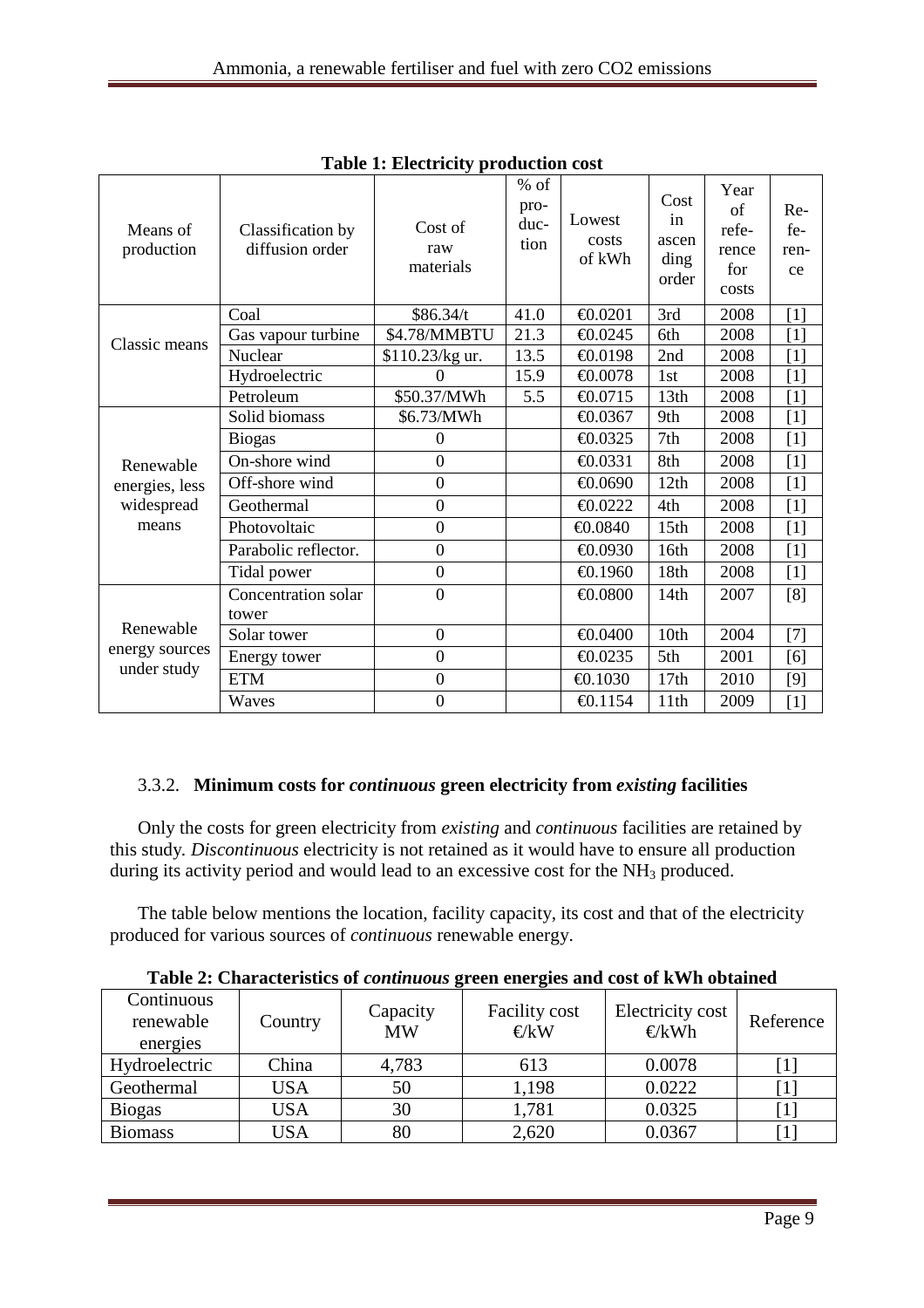### 3.4. **Cost for the production of green NH3, including transport and storage, for FOB delivery**

#### 3.4.1. **Introduction**

The project assesses the cost for the production of NH<sub>3</sub>, obtained using hydroelectric energy, geothermal energy, biogas and biomass, including transport and storage up to the sea port, with a view to its FOB delivery on the international market.

The comparison of the FOB price with that of the international market is a measure of the feasibility of the project.

The project objective is to produce green ammonia as fertiliser and fuel, competitive compared to fossil ammonia, for its supply on the international market.

Production capacities of 500 to 1,000 tons a day are current with a clear upward trend.

This study retains a capacity of 1,000 tons of NH<sub>3</sub> a day, for which 180 tons of H<sub>2</sub> a day are required.

The following are presented:

- in 3.4.2. the cost for the production of  $H_2$  and  $NH_3$  from hydraulic energy, geothermal energy, biogas and biomass,
- in 3.4.3. the FOB delivery cost for green  $NH<sub>3</sub>$ .

#### 3.4.2. **Cost for the production of H2 and NH<sup>3</sup>**

The detailed calculation of the production cost of  $H_2$  for a unit of capacity 180 t/d is presented in Appendix 1.

That of  $NH<sub>3</sub>$  for a unit of capacity1,000 t/d is presented in Appendix 2.

These costs are summarised in the table below for the various energy sources.

| Table 9: Cost of H <sub>2</sub> and Full |              |           |          |               |                |  |
|------------------------------------------|--------------|-----------|----------|---------------|----------------|--|
| Electricity cost, $\epsilon/kWh$         |              | 0.0078    | 0.0222   | 0.0325        | 0.0367         |  |
|                                          |              | Hydraulic | Geotherm | <b>Biogas</b> | <b>Biomass</b> |  |
|                                          |              |           | al       |               |                |  |
| Cost for the production of $H_2$ ,       | $\epsilon/t$ | 682.3     | 1,410    | 1.929         | 2,141          |  |
| Cost for the production of $NH_3$ ,      | $\epsilon/t$ | 180.1     | 316.7    | 414.3         | 454.0          |  |

#### **Table 3: Cost of H2 and NH<sup>3</sup>**

#### 3.4.3. **FOB cost of NH<sup>3</sup>**

The Iowa State University study [18] assesses the cost for the pipeline transport of ammonia over a distance of *1,610 km* and its storage for *45 days* at \$34/t and \$32/t respectively, i.e. \$66/t in total or  $\epsilon$ 45/t at an exchange rate of 1\$ for  $\epsilon$ 0.684. This cost added to the costs presented in the previous table gives the FOB price of NH3.

#### **Table 4: Cost of NH3 delivered FOB by a facility with capacity of 1,000 t/d**

| Energy source                 |     | Hydraulic | ' feotherm. | Biogas | B10mass |
|-------------------------------|-----|-----------|-------------|--------|---------|
| FOB cost of NH <sub>3</sub> , | €/t | 225.      | 361.        | 459.3  | 499.0   |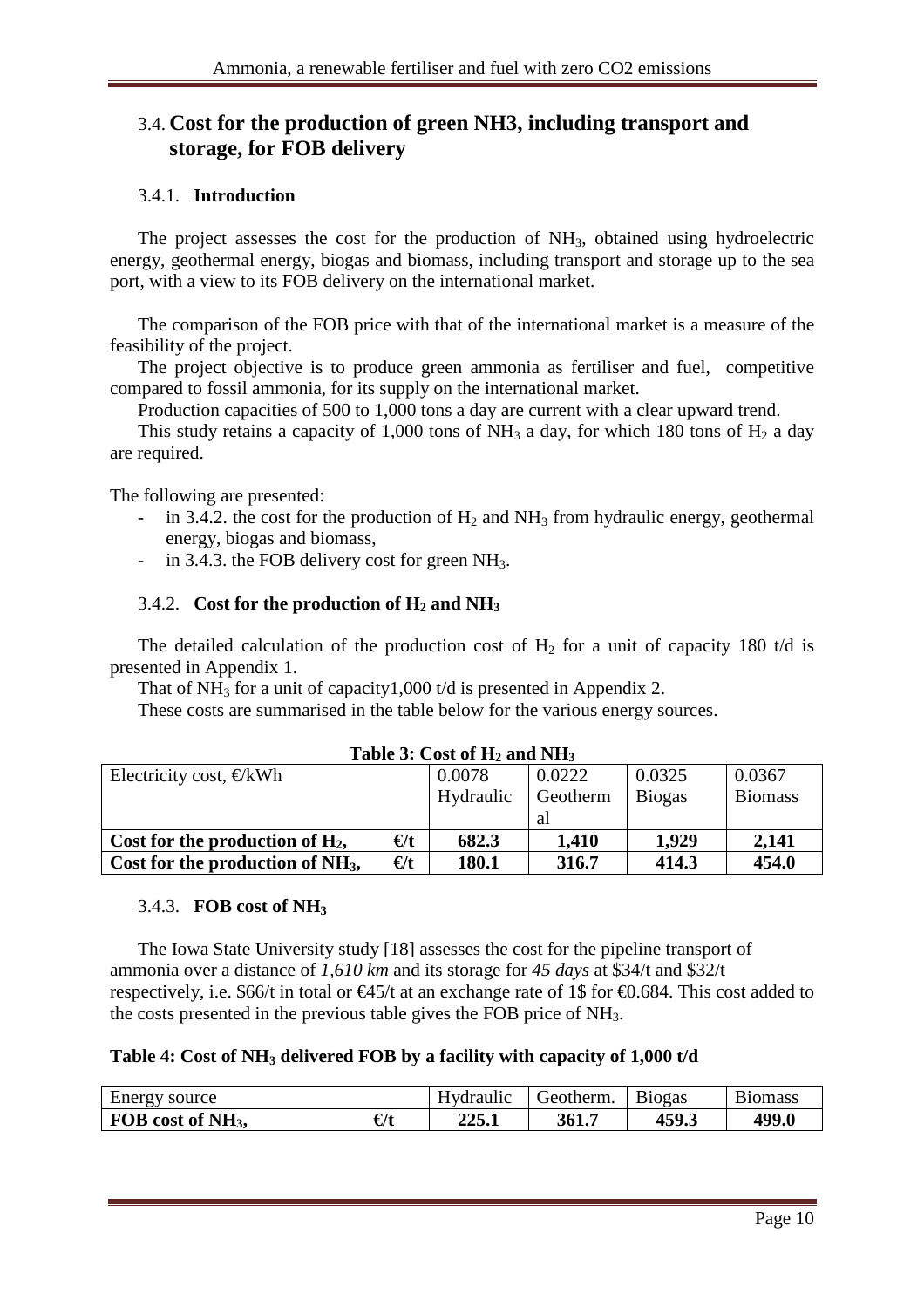### 3.5. **FOB price of fossil NH3 versus that of green NH3 used as fertiliser. Subsidy in favour of green NH<sup>3</sup>**

In 3.4. the FOB cost of green  $NH_3$  was assessed. This cost is compared below to the price of fossil  $NH_3$  currently sold as fertiliser in Europe with a view to assessing the necessary incentive to the production of green NH<sub>3</sub>.

| FOB price in Europe of $NH_3$ in January 2011, not including                                                               |     |          |
|----------------------------------------------------------------------------------------------------------------------------|-----|----------|
| the CO <sub>2</sub> pollution cost and calculated at a rate of $$1 = \text{\textsterling}0721$ ; $\text{\textsterling}$ /t |     | 310 [20] |
| $CO2$ emissions; t/t.NH <sub>3</sub>                                                                                       |     |          |
| Pollution cost; $\epsilon/t$ .CO 22.0, i.e. \$30/t.CO <sub>2</sub>                                                         |     |          |
| Pollution cost; $\epsilon/t.NH$                                                                                            | 33  |          |
| FOB price in Europe in January 2011, including cost of $CO_2$ pollution; $\epsilon/t$                                      | 343 |          |

| FOB price of green $NH_3$ ;  |              | Hydraulic | Geothermal | <b>Biogas</b> | <b>Biomass</b> |
|------------------------------|--------------|-----------|------------|---------------|----------------|
| $\epsilon/t$                 |              | 225.1     | 361.8      | 459.3         | 499.0          |
| FOB price of fossil $NH_3$ ; | $\epsilon/t$ | 343       | 343        | 343           | 343            |
| Subsidy                      | required;    | $-117.9$  | $+18.76$   | $+116.3$      | $+156.0$       |
| $\epsilon/t$                 |              |           |            |               |                |

### **Table 5: Subsidy required for the sale of green NH3 used as fertiliser**

It seems that the price of green  $NH<sub>3</sub>$  produced from hydroelectricity and sold as fertiliser can be competitive compared with fossil NH<sub>3</sub>. Compensation is necessary for the production of green NH<sub>3</sub> from other energy sources.

### 3.6. **Price of petrol in the United States versus that of green NH3 used as fuel. Subsidy in favour of green NH<sup>3</sup>**

This study does not deal with the necessary elimination of the *small quantities* of NOx present, in the event of the imperfect combustion of NH3 in gaseous emissions. These emissions are out of proportion with the *massive emissions* of CO<sub>2</sub> from the combustion of fossil energy sources.

Table 6 assesses the retail price of petrol in the United States in January 2011 per MMBtu, a calorific unit used in the United States.

Table 7 assesses the retail price of green NH<sub>3</sub> used as fuel in January 2011 per MMBtu.

Table 8 compares these two prices with a view to assessing the necessary incentive for the production of green NH3.

| Table 6: Retail price of petrol in the United States in January 2011 [21]                                                     |                    |
|-------------------------------------------------------------------------------------------------------------------------------|--------------------|
| <i>Including</i> taxes and distribution costs, not including CO2 pollution;<br>$\frac{\sqrt{2}}{2}$                           | 3.20               |
| <i>Not including taxes and distribution costs, not including CO<sub>2</sub> pollution;</i><br>$\frac{\log a}{a}$ .            | 2.5                |
| <i>Not including taxes and distribution costs, including CO2 pollution at \$30/t.CO<sub>2</sub>;</i><br>$\frac{\sqrt{2}}{2}$  | 2.76               |
| <i>Not including taxes and distribution costs, including CO<sub>2</sub> pollution at \$30/t.CO<sub>2</sub>; \$/MMBtu</i>      | $\overline{23.77}$ |
| Not including taxes and distribution costs, including CO <sub>2</sub> pollution at \$30/t.CO <sub>2</sub> ; $\epsilon$ /MMBtu | 17.14              |

### **Table 6: Retail price of petrol in the United States in January 2011 [21]**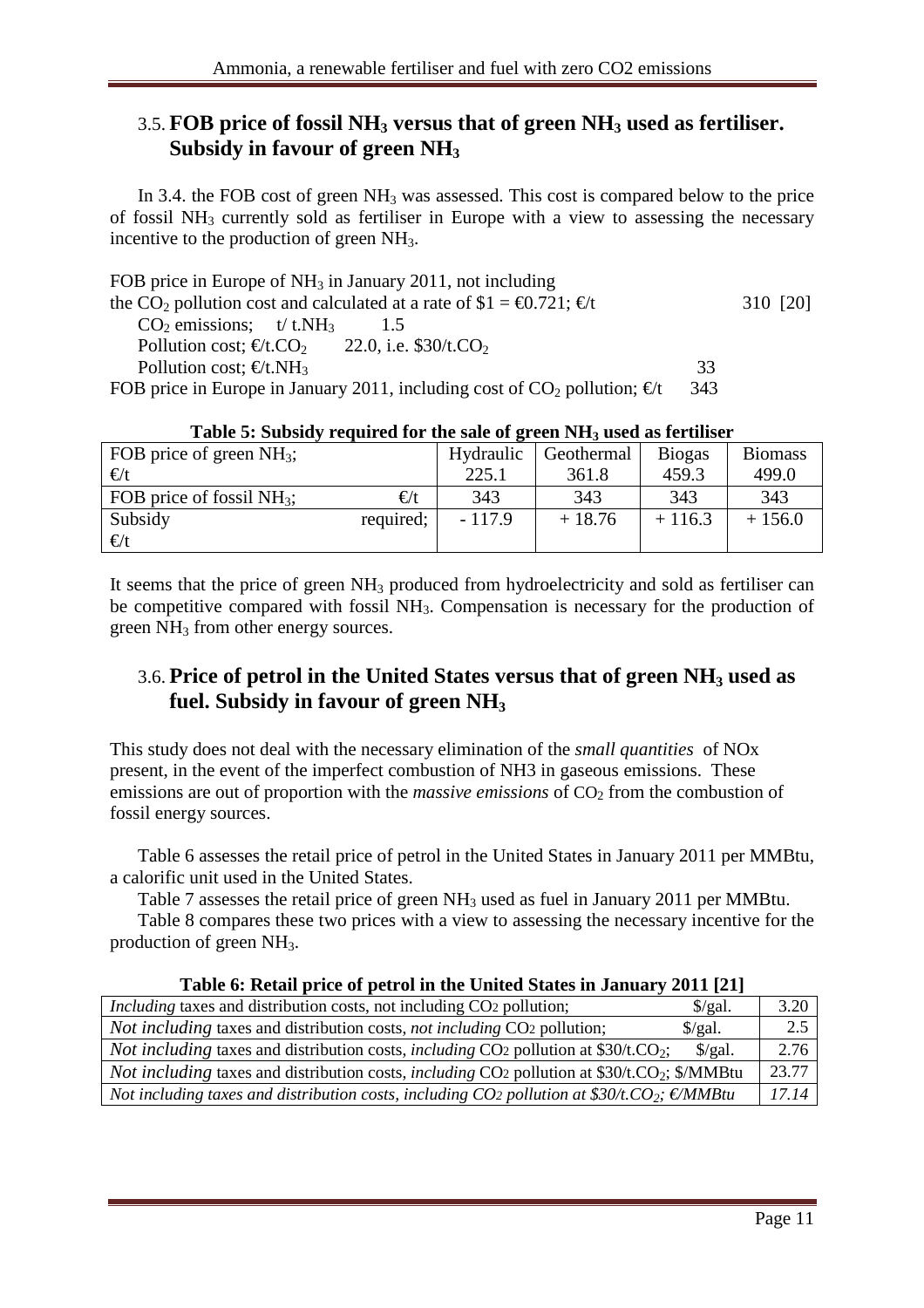|                                                                              |              | Hyd.     | Geo.   | Biog.     | Biom.     |
|------------------------------------------------------------------------------|--------------|----------|--------|-----------|-----------|
|                                                                              |              | energ.   | energ. | energ.    | energ.    |
| FOB price of green $NH_3$ ;                                                  | $\epsilon/t$ | 225.1    | 361.8  | 459.3     | 499.0     |
| FOB price of green NH <sub>3</sub> used as fuel, not including taxes         |              |          |        |           |           |
| and distribution costs, $CO2$ pollution non-existent;                        |              |          |        |           |           |
| $\epsilon$ / <i>MMBtu</i>                                                    |              | 12.76    | 20.50  | 26.02     | 28.28     |
| Table 8: Subsidy required for the sale of green NH <sub>3</sub> used as fuel |              |          |        |           |           |
| FOB price of green NH <sub>3</sub> , not including taxes and                 |              |          |        |           |           |
| distribution<br>pollution<br>CO <sub>2</sub><br>non-existent;<br>costs,      | Hydr.        | Geot.    |        | Biog.     | Biom.     |
| €/MMBtu                                                                      | 12.76        | 20.50    |        | 26.02     | 28.28     |
| Retail price of petrol in the US in January 2011, not                        |              |          |        |           |           |
| <i>including</i> taxes and distribution costs,                               |              |          |        |           |           |
| €/MMBtu<br>including $CO_2$ pollution at \$30/t.CO <sub>2</sub> ;            | 17.14        | 17.14    |        | 17.14     | 17.14     |
| Margin, i.e. the difference; $\epsilon/MM$ Btu                               | $-4.38$      | $+3.36$  |        | $+8.88$   | $+11.14$  |
| Subsidy required; as a percentage of the price of                            |              |          |        |           |           |
| petrol in the US                                                             | $-25.58$     | $+19.59$ |        | $+51.82$  | $+64.96$  |
| Subsidy required;<br>$\epsilon$ /t.green NH <sub>3</sub>                     | $-77.38$     | $+59.26$ |        | $+156.76$ | $+196.52$ |

### **Table 7: Retail price of green NH3 in Europe in January 2011**

It seems that the price of green NH<sub>3</sub> produced from hydroelectricity and sold as fuel can be competitive in the United States compared with petrol. A compensation is necessary for the production of green  $NH<sub>3</sub>$  from other energy sources and sold as fuel.

In this way, green NH<sub>3</sub> from geothermal energy and sold as fuel in the United States will be competitive there for a petrol price increased by 19.59%.

It should be noted that ammonia has already been used in the past as a road and aircraft fuel. A few photos are presented in Appendix 5.

### 3.7. **Cost of solar electricity versus that obtained using a gas vapour turbine powered by green NH<sup>3</sup>**

The electricity produced by gas vapour turbine (GVT) from fossil energy could also be produced from green NH3. The cost of electricity produced by such a facility, presented in appendix 3, is close to that of solar electricity. It completes and prolongs the action - limited by its discontinuity - of these sources of energy. The advantage of ammonia is its character of *continu*ous renewable energy.

## **4. Conclusions**

Green  $NH<sub>3</sub>$  can benefit from the existing transport and storage facilities. It is destined to become:

- a competitive fertiliser on the international market, without  $CO<sub>2</sub>$  emissions for its production
- a competitive fuel compared with petrol, with no  $CO<sub>2</sub>$  emissions during its combustion, and no NOx emissions after treatment of the combustion gases
- a competitive *green fuel* for GVT facilities called upon in particular to supplement the intermittent action of wind and solar energy,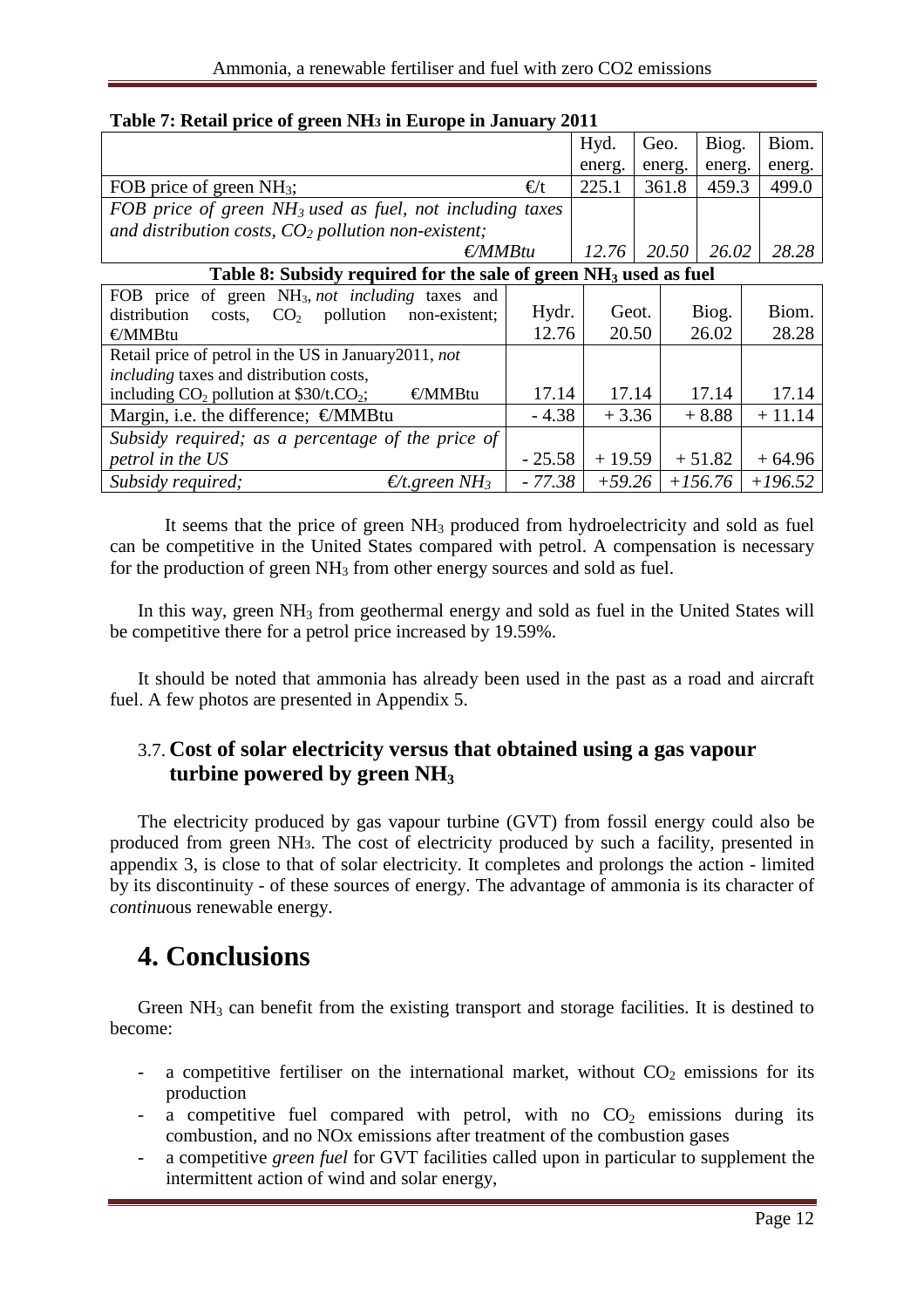- storable *green energy* that can be used as a replacement - without limitation - for coal and fuel consumed by classic thermal power plants. It supplements and prolongs the action of wind and solar energies limited by their discontinuity,

 From this we may expect short-, medium- and long-term benefits for the planet and for all States.

In the short term through *a temporary State subsidiary of €100 per ton of green ammonia produced, whether or not it is manufactured there and whether or not it is imported. This subsidy would be an easy incentive to apply for its promotion with a view to reaching the desired objective.* It is preferable to the penalising of  $CO<sub>2</sub>$  currently produced, as  $CO<sub>2</sub>$  will always remain present in the atmosphere.

In the medium term through *the installation of factories producing green ammonia*. The technologies are available. A few years would be all that would be required for their installation.

In the long term through a *programme for research and development in the area of promising technologies for the reduction of green ammonia production costs* 

## **5. Reasons to promote the project**

The project aims to be recognised for:

- . the presentation of a fertiliser and a fuel produced and used without any  $CO<sub>2</sub>$  emissions,
- . the sustainable improvement that it makes to the environment,
- . its technical and economic feasibility,
- . the diversification provided for energy sources,
- . the meeting of the energy targets of the States and of the European Union in particular.

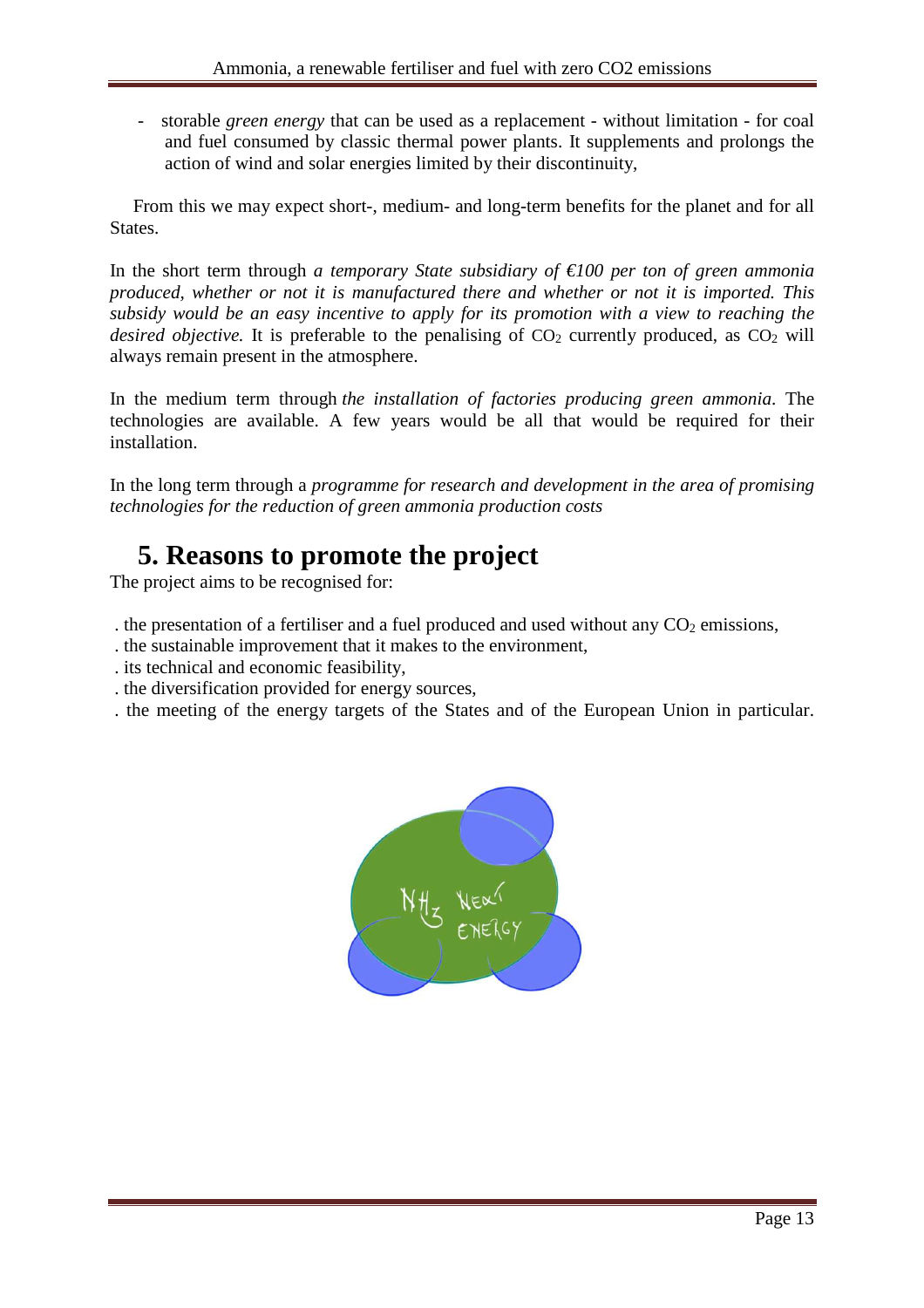# **References**

[1] International Energy Agency (IEA), Nuclear Energy Agency (NEA)*, Projected Costs of Generating Electricity - 2010 Edition* - *Executive Summary*

[2] Freris L., Infield D., *Les énergies renouvelables pour la production d'électricité*, Dunod, Paris, 2009

[3] PB Power, *Powering the nation* Update 2010

[4] The royal academy of engineering (UK), *The cost of generating electricity*, 2004

[5] IEA PVPS, *Energy from the desert-Executive Summary*, 2009

[6] Israel-India steering committee, *Energy tower for producing electricity and desalinated water without a collector*, 2001

[7] Sixth Framework Programme, New Energy Externalities Developments for Sustainability (NEEDS), *Cost development-an analysis based on experience curve,* 2004-2006

[8] Quoilin S., *Les centrales solaires à concentration*, 2007, Université de Liège

[9] Van Ryzin J, Grandelli P, Lipp D. et al., *The hydrogen economy of 2050: OTEC driven?*, Oceans (2005) 3:2675-2682

[10] Plocek T., laboy M., Marti J., *Ocean thermal energy conversion (OTEC): technical viability, cost projections and development strategies*, 2009, Offshore Technology Conference

[11] A. Rabl, J.V.Spadaro, *Les coûts externes de l'électricité*, Revue de l'énergie, No.525, March-April 2001

[12] Ivy J., *Summary of electrolytic hydrogen production,* Milestone completion report, NREL/MP-560-36734, Sept 2004

[13] Statoil, *Hydrogen Technologies: World leader in electrolysis for hydrogen solutions,* 2009

[14] Sixth Framework Programme, NEEDS, *Generation, of the energy carrier hydrogen. In context with electricity buffering generation through fuel cells*, 2004-2008

[15] Kroposki et al., *Electrolysis: Information and opportunities for electric power utilities,*  NREL, technical report, NREL/TP-581-40605, September 2006

[16] Bello B., Junker M., *Large scale electrolysers,* Alphea hydrogene, 2006

[17] Sigurvinson J., Werkoff F., *On the cost of the hydrogen produced by alkaline electrolysis,* Proceedings International Hydrogen Energy Congress and Exhibition IHEC 2005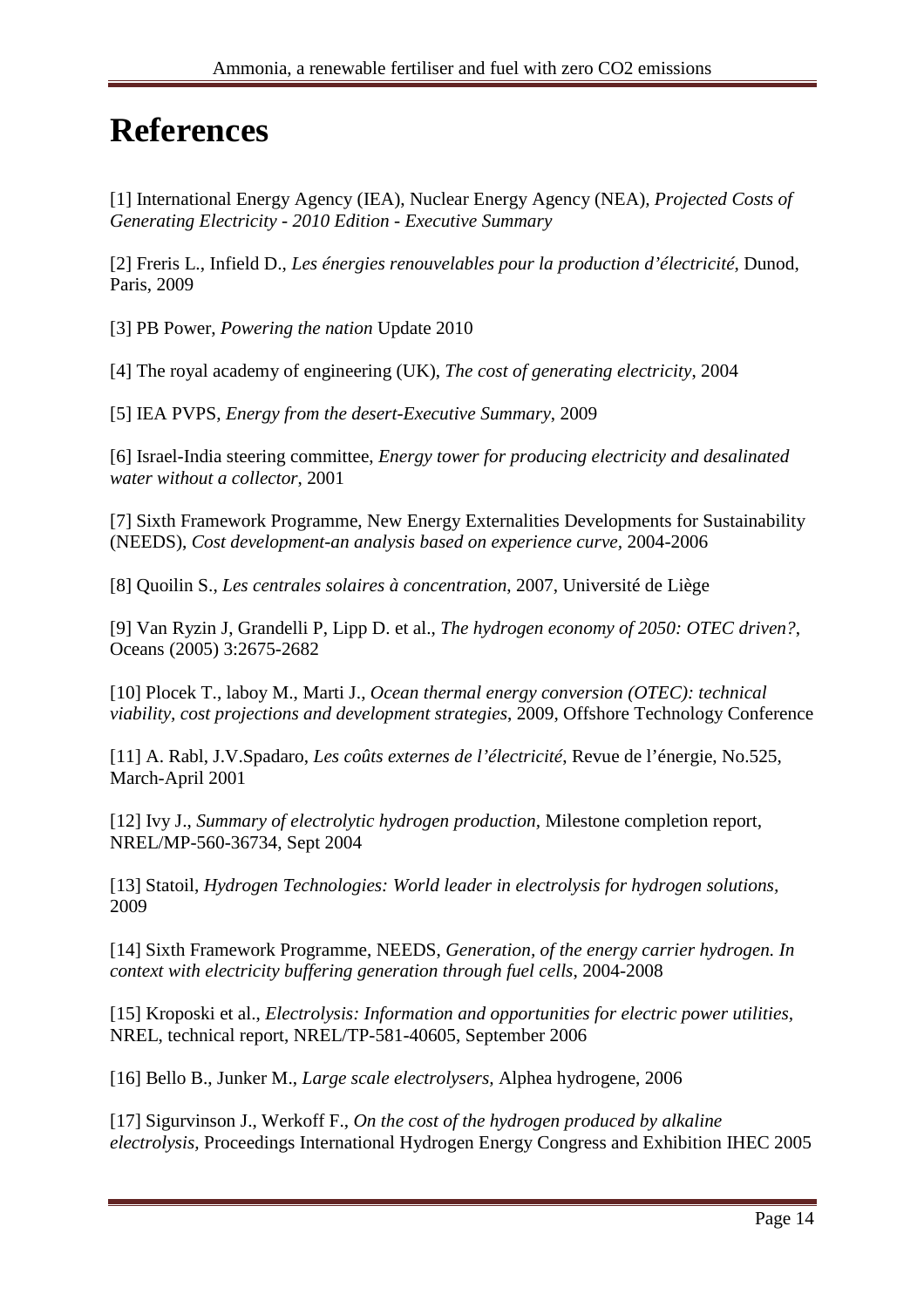[18] Bartels J., Pate M., *A feasibility study of implementing an Ammonia Economy*, Iowa State University, December 2008

[19] Gruhn S., *Wind to ammonia,* Freedom Fertilizer

[20] *Ammonia Prices and Pricing Information*, at http://www.icis.com/v2/chemicals/9075153/ammonia/pricing.html, page consulted on 28/02/11

[21] U.S. Energy Information Administration – Independent Statistics and Analysis, *Gasoline and Diesel Fuel Update*, at http://tonto.eia.doe.gov/oog/info/gdu/gasdiesel.asp, page consulted on 06/03/11

[22] Porter S., *Hydrogen generation from electrolysis: 100 kgH2/day trade study,* Proton energy systems, June 2008

[23] Ganley et al., *Solid State Ammonia Synthesis,* NHThree LLC, October 2007

[24] International Energy Agency, *World Energy Outlook 2009* 

[25] International Energy Agency, *Key World Energy Statistics*, 2010

[26] BP, *Statistical Review of World Energy 2010* 

[27] World Energy Council, *Comparison of energy systems using life cycle assessment*, July 2004

[28] GIEC, *Bilan 2007 des changements climatiques: Rapport de synthèse*, 2008

[29] Energy Information Administration, *Annual Energy Outlook 2010*, December 2009, at http://en.wikipedia.org/wiki/Cost\_of\_electricity\_by\_source, page consulted on 14/09/10, article updated on 13/09/10

[30] California regulatory agencies, 2008, at http://www.sourcewatch.org/index.php?title=Comparative electrical generation costs, page consulted on 04/08/10, article updated on 27/01/10

[31] Idaho National Laboratory, 2005, at http://hydropower.inel.gov/hydrofacts/plant\_costs.shtml, consulted on 05/11/10, article updated on 18/07/10

[32] Ocean Thermal Bob Energy (www.seasolarpower.com), at http://en.wikipedia.org/wiki/OTEC, page consulted on 27/07/10, article updated on 27/07/10

[33] World Energy Council, *2010 Survey of Energy Resources*

[34] Ammonia Fuel Network, http://www.ammoniafuelnetwork.org/

[35] Procédé Haber, at http://fr.wikipedia.org/wiki/Proc%C3%A9d%C3%A9\_Haber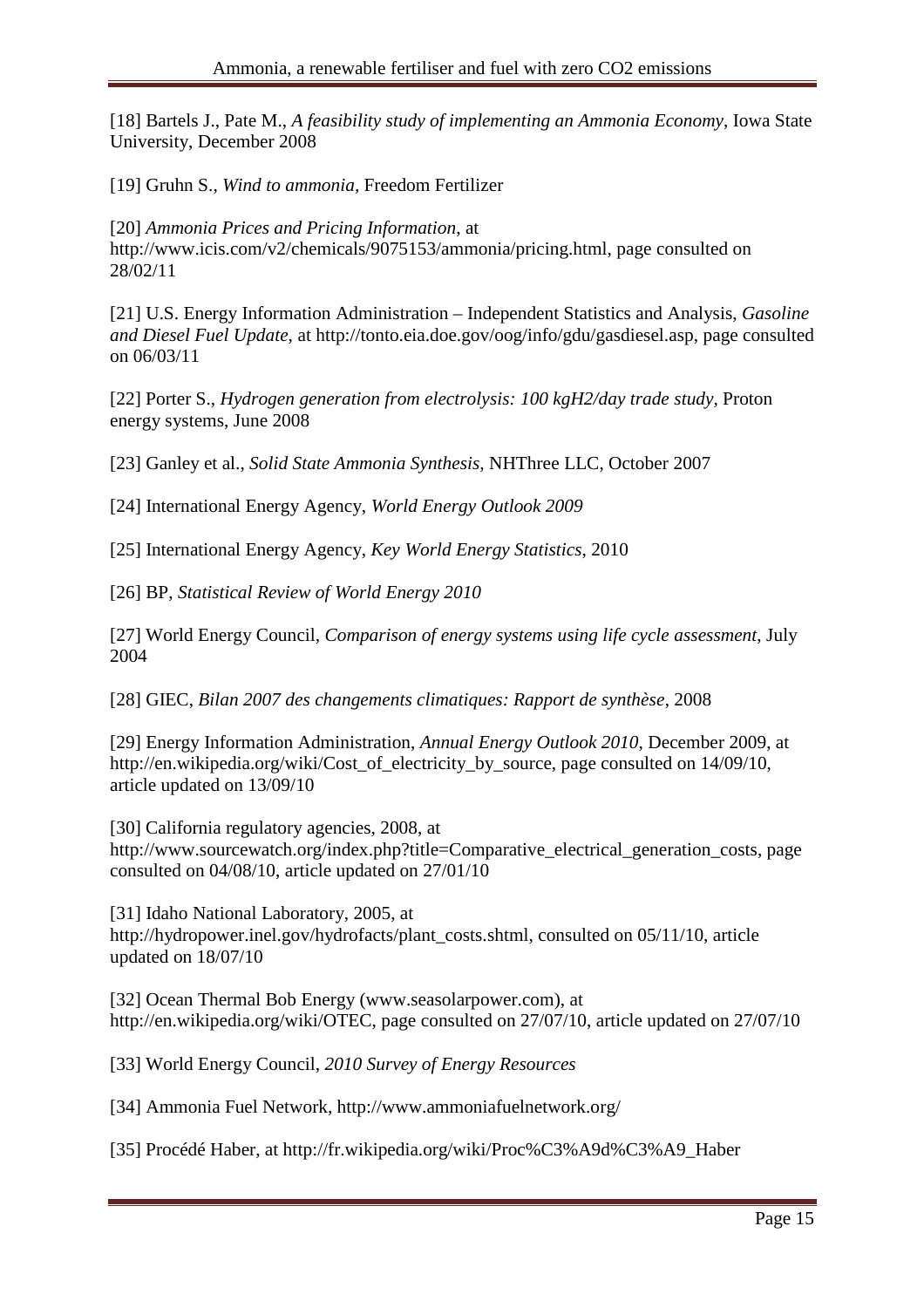## **Appendix 1 - Calculation of the H2 production cost**

| Synthesis reaction of NH <sub>3</sub> : $N_2 + 3 H_2 = 2 NH_3$<br>Output of the synthesis reaction: 98%<br>Weight ratio H <sub>2</sub> /NH <sub>3</sub> : 6/34<br>$H_2$ required for the production of 1,000 t/d of NH <sub>3</sub> ; t.H <sub>2</sub> : | 180                                                                                                 |         |           |
|----------------------------------------------------------------------------------------------------------------------------------------------------------------------------------------------------------------------------------------------------------|-----------------------------------------------------------------------------------------------------|---------|-----------|
| Hydrogen production, $t/d$ :<br>Availability:<br>Lifetime:                                                                                                                                                                                               | 180<br>$0.97$ [12]<br>30 years, as for the NH <sub>3</sub> production unit                          |         |           |
| Electricity consumption in kWh/kg: 50.4 [16]<br>Electricity consumption in $kWh/d$ : 9,072,000<br>Electricity consumption in kWh/hr:<br>Power of the electricity source in MW:                                                                           | 378,000<br>378                                                                                      |         |           |
| Cost of electricity in $\in$ /kWh:<br>Cost of the electrolysis facility in millions of euros:                                                                                                                                                            | 0.0078; 0.0222; 0.0325; 0.0367<br>Cost of the electrolysis facility in $\epsilon/MW$ : 500,000 [16] | 173.460 |           |
| Cost of the annuity per day in euros:                                                                                                                                                                                                                    | Annuity over 30 years at an interest rate of 5% in millions of euros:                               | 34,726  | 12.294721 |
|                                                                                                                                                                                                                                                          | Annual operating costs in $\epsilon$ /kgH: 3% of the investment [16]                                |         |           |
| $W_{\text{atom}}$ in $\lim_{h \to 0}$ $\lim_{h \to 0}$ $\lim_{h \to 0}$ $\lim_{h \to 0}$                                                                                                                                                                 |                                                                                                     |         |           |

| Water in litres/kgH <sub>2</sub> : 10 [14] |       |
|--------------------------------------------|-------|
| Water in $m3/d$ :                          | 1,800 |
| Assessed cost of water in $\epsilon/m3$ :  |       |
| Cost of the water in $\epsilon/d$ :        | 1,800 |

### **Cost for the production of H2 in a production facility with capacity of 180t/d**

| Electricity cost, $\in$ /kWh |          | 0.0078    | 0.0222     | 0.0325        | 0.0367  |
|------------------------------|----------|-----------|------------|---------------|---------|
|                              |          | hydraulic | geothermal | <b>Biogas</b> | biomass |
| Cost of the annuity,         |          | 34,726    | 34,726     | 34,726        | 34,726  |
| $\in$ /d                     |          |           |            |               |         |
| Electricity cost,            | $\in$ /d | 70,761    | 201,398    | 294,840       | 332,942 |
| Operating costs,             | $\in$ /d | 15,534    | 15,534     | 15,534        | 15,534  |
| Water,                       |          | 1,800     | 1,800      | 1,800         | 1,800   |
| $\in$ /d                     |          |           |            |               |         |
| Total,                       | $\in$ /d | 122,822   | 253,804    | 347,245       | 385,348 |
| $\epsilon/t$<br>$H_2$ cost,  |          | 682.3     | 1,410      | 1,929         | 2,141   |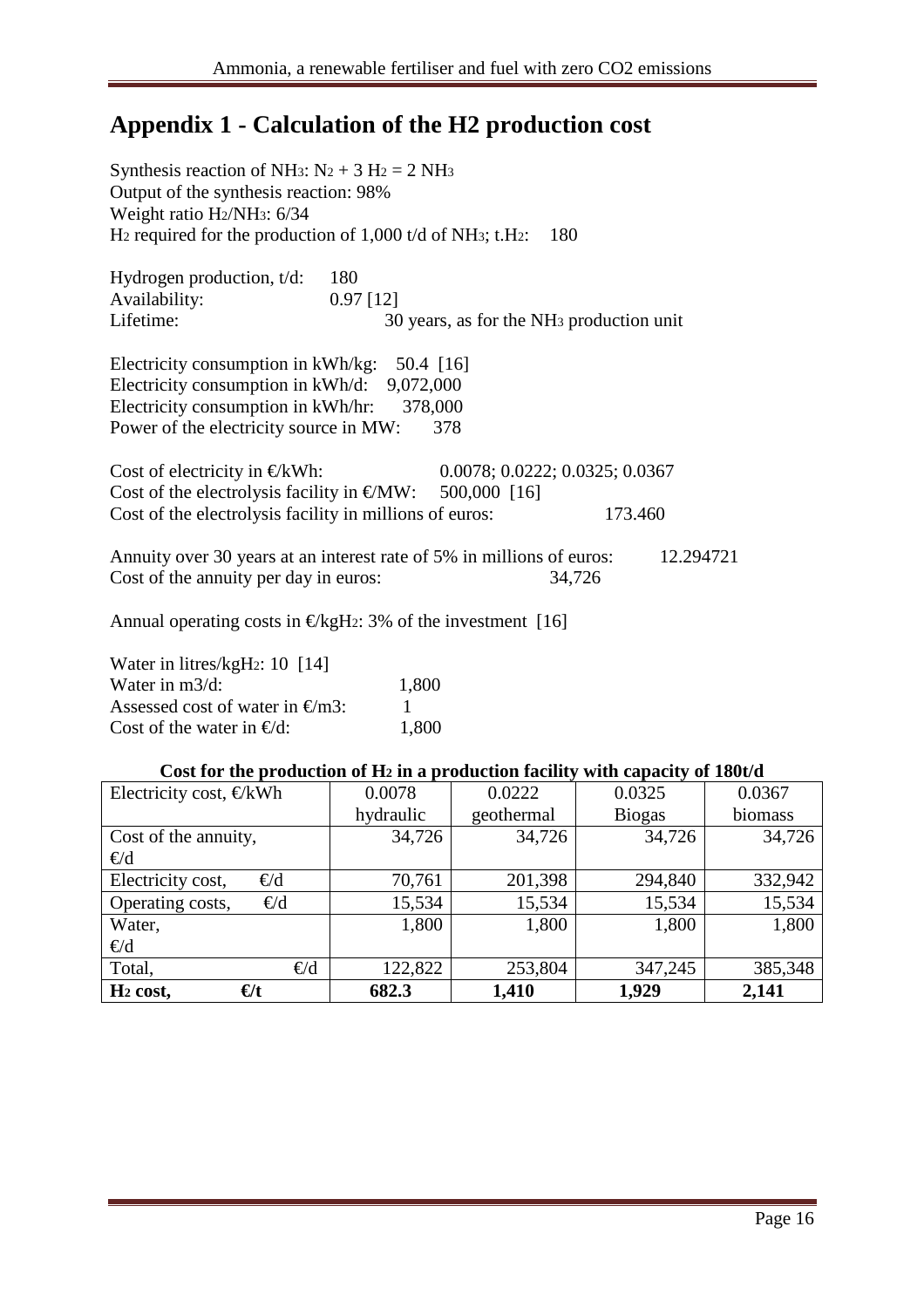## **Appendix 2 - Calculation of the NH3 production cost**

The facility includes:

- the air liquefaction N2 production unit,
- the Haber-Bosch unit for NH<sub>3</sub> synthesis via N<sub>2</sub> and H<sub>2</sub>.

Synthesis reaction:  $N_2 + 3 H_2 = 2 NH_3$ 

| NH <sub>3</sub> production in $t/d$ :<br>Availability, %:<br>Lifetime in years: | 1,000<br>30 [18] | 90 [18]      |                            |                               |  |  |
|---------------------------------------------------------------------------------|------------------|--------------|----------------------------|-------------------------------|--|--|
| $H_2$ consumption in $kg/kgNH_3$ :<br>H <sub>2</sub> consumption per day in t:  |                  | 0.180<br>180 |                            |                               |  |  |
| H <sub>2</sub> cost in $\epsilon/t$ . H <sub>2</sub> :                          |                  |              | 682.3; 1,410; 1,929; 2,141 |                               |  |  |
| Electricity consumption in kWh/kgNH <sub>3</sub> :                              |                  |              |                            | $0.39$ [18]                   |  |  |
| Electricity consumption per day in kWh:                                         |                  |              |                            | 390,000                       |  |  |
| Cost of electricity in $\epsilon/kWh$ :                                         |                  |              |                            | 0.0078; 0.0222; 00325; 0.0367 |  |  |

Cost of the facility in millions of euros: 176.19 [18]

Annuity over 30 years at an interest rate of 5% a year in millions of euros: 11.461 Cost of the annuity per day in  $\epsilon/d$ : 34,890 Annual operating costs in millions of euros per year; 4% of the investment [18] Operating costs in euros per day: 19,308

| Cost of tyms production in a facinty with capacity orrow that |              |           |            |               |         |  |
|---------------------------------------------------------------|--------------|-----------|------------|---------------|---------|--|
| Electricity cost,<br>€/kWh                                    |              | 0.0078    | 0.0222     | 0.0325        | 0.0367  |  |
|                                                               |              | Hydraulic | Geothermal | <b>Biogas</b> | biomass |  |
| Cost of the annuity,<br>$\in$ /d                              |              | 34,890    | 34,890     | 34,890        | 34,890  |  |
| $H_2 \cos t$ ,                                                | $\in$ /d     | 122,871   | 253,905    | 347,384       | 385,502 |  |
| Electricity cost,                                             | $\in$ /d     | 3,042     | 8,658      | 12,675        | 14,313  |  |
| Operating costs,                                              | $\in$ /d     | 19,308    | 19,308     | 19,308        | 19,308  |  |
| Total,                                                        | $\epsilon/d$ | 180,111   | 316,762    | 414,258       | 454,013 |  |
| Cost for the production of NH <sub>3</sub> ,<br>$\epsilon/t$  |              | 180.1     | 316.7      | 414.3         | 454.0   |  |

### **Cost of NH3 production in a facility with capacity of1,000 t/d**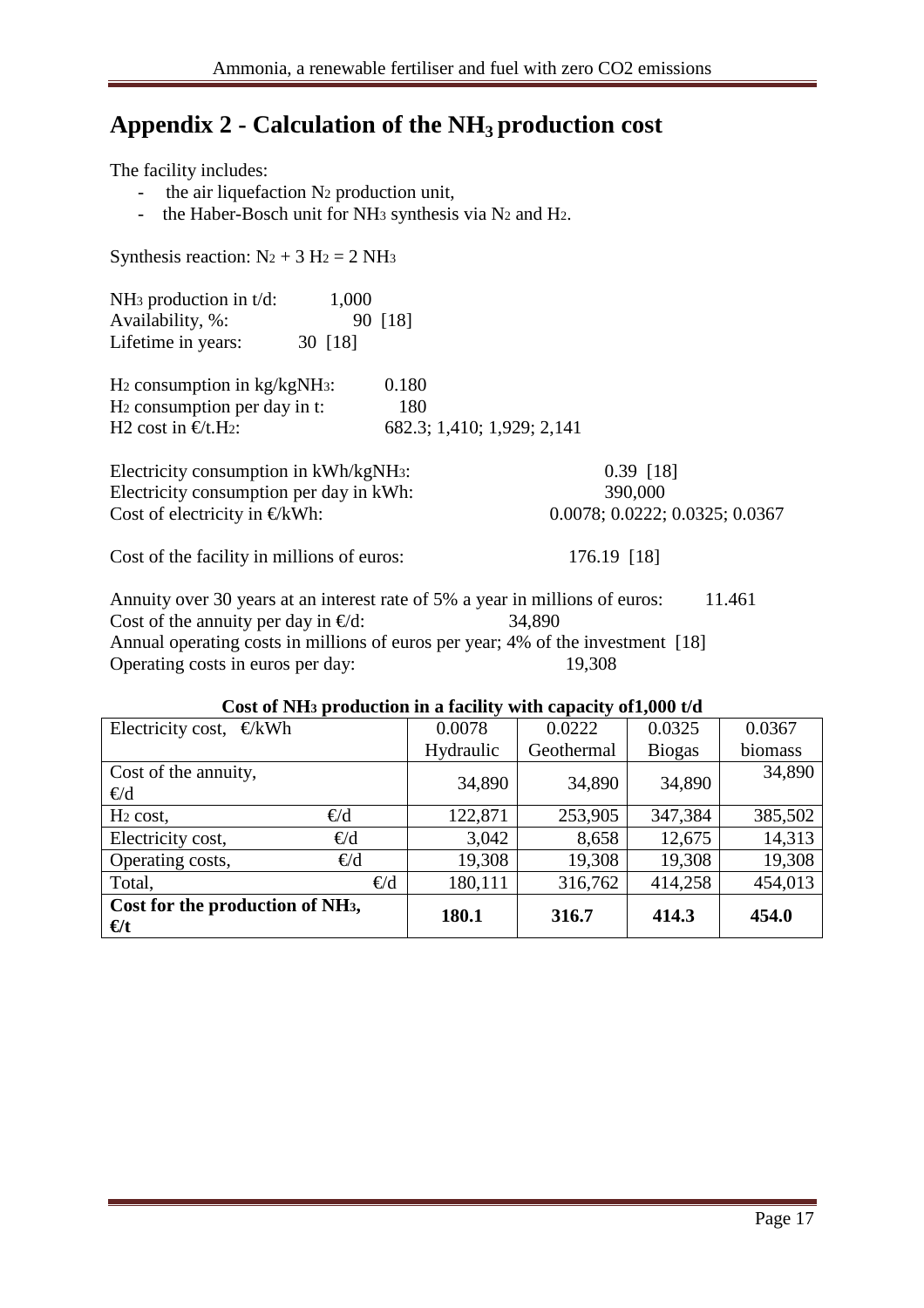## **Appendix 3 – Estimation of the cost for the production of electricity via an NH3 gas vapour turbine**

Hypotheses:

- The characteristics of the ammonia gas vapour turbine facility are the same as for the natural gas facility
- The investment cost is multiplied by a factor of 1.5 to take into account any possible technical modifications

Combustion of ammonia:

- 4 NH<sub>3</sub> + 3 O<sub>2</sub>  $\rightarrow$  6 H<sub>2</sub>O + 2 N<sub>2</sub>
- NCV, kJ/kgNH<sub>3</sub>: 18,600
- Consumption in kgNH<sub>3</sub>/MWh:  $307$  (via a modelling of the combined cycle)

| Power in MW: |                          | $1,350$ [1] | Load              |
|--------------|--------------------------|-------------|-------------------|
| factor:      | $0.85$ [1]               |             | Annual production |
|              | in kWh: $10,052,100,000$ |             |                   |

| Lifetime:                                                  | 30[1]                                                                       |  |
|------------------------------------------------------------|-----------------------------------------------------------------------------|--|
| Cost of the facility in $\epsilon/kW$ : 1.5 x 399= 598 [1] |                                                                             |  |
|                                                            | Annuity over 30 years at an interest rate of 5% in millions of euros: 52.56 |  |
| Investment cost in $\epsilon/MWh$ :                        | 5.23                                                                        |  |
| Operating costs in $\epsilon/MWh$ : 2.08 [1]               |                                                                             |  |
| Cost of fuel in $f{F}$ NH FOR                              | $225$ 11: 361 76: 459 26: 499 01                                            |  |

| Cost of fuel in $\epsilon/t$ NH FOB: | 225.11; 361.76; 459.26; 499.01 |
|--------------------------------------|--------------------------------|
| Cost of fuel in $\epsilon$ /MWh:     | 69.03;110.94; 140.84; 153.03   |

#### **Cost for the production of electricity via an ammonia gas vapour turbine**

| Investment cost in $\epsilon/MWh$  | 5.23  | 5.23   | 5.23   | 5.23   |
|------------------------------------|-------|--------|--------|--------|
| Operating costs in $\epsilon$ /MWh | 2.08  | 2.08   | 2.08   | 2.08   |
| Cost of fuel in $\epsilon/MWh$     | 69.03 | 110.94 | 140.84 | 153.03 |
| Electricity cost in $\epsilon/kWt$ | 0.076 | 0.118  | 0.148  | 0.160  |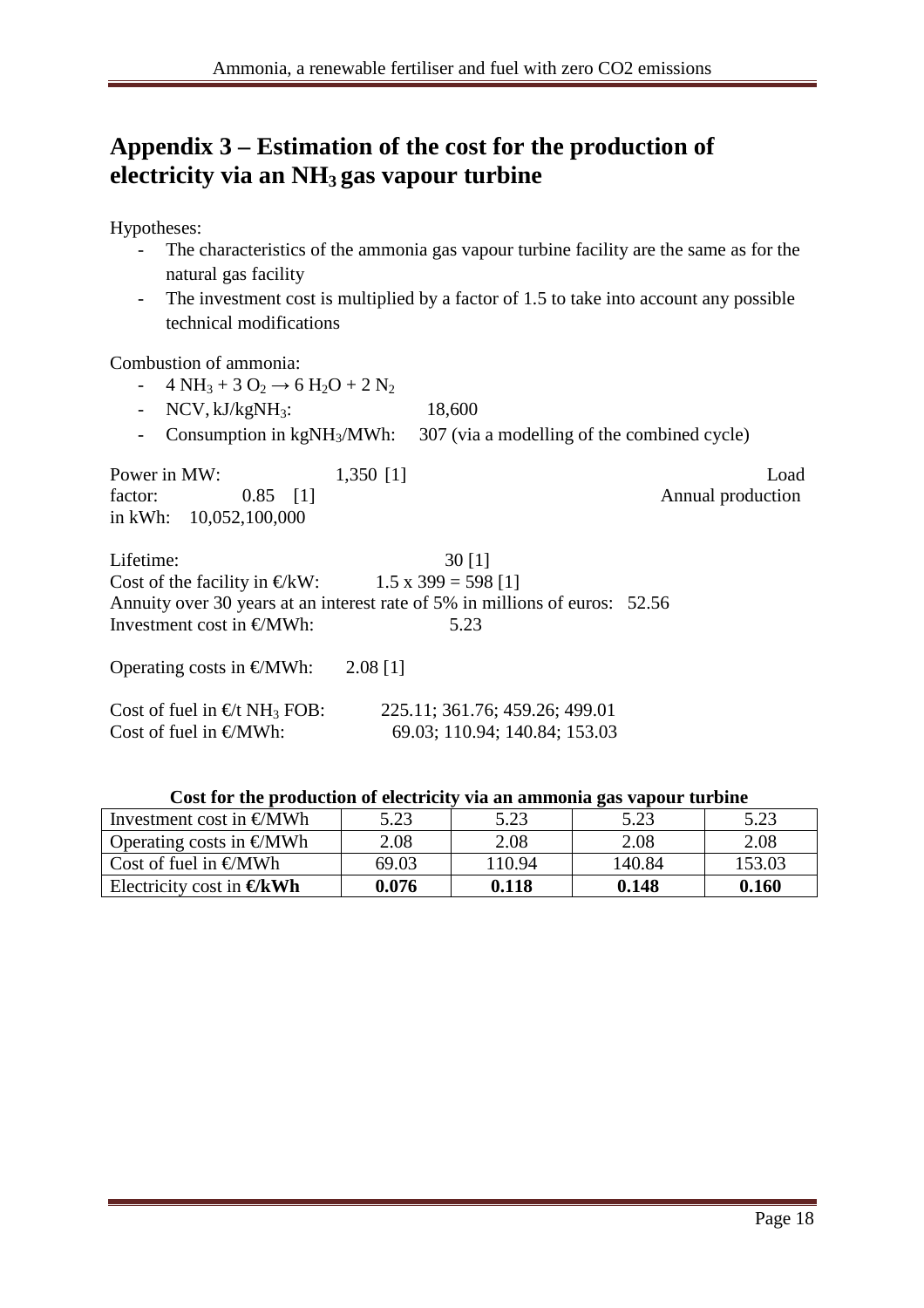## **Appendix 4 – Photos of existing ammonia storage and transport facilities**

### **Atmospheric storage of ammonia**

Atmospheric storage of liquid ammonia, which may vary between 1,000 and 5,000 tons, while awaiting its transport:



**Figure 1: Source: http://www.mannvit.com/Industry/AmmoniaStorage/**

### **Transport of ammonia**

**1. By pipeline, then by boat** 

**Figure 2: Source: http://www.bfpl.com.au/index.php?option=com\_content&task=view&id=5&**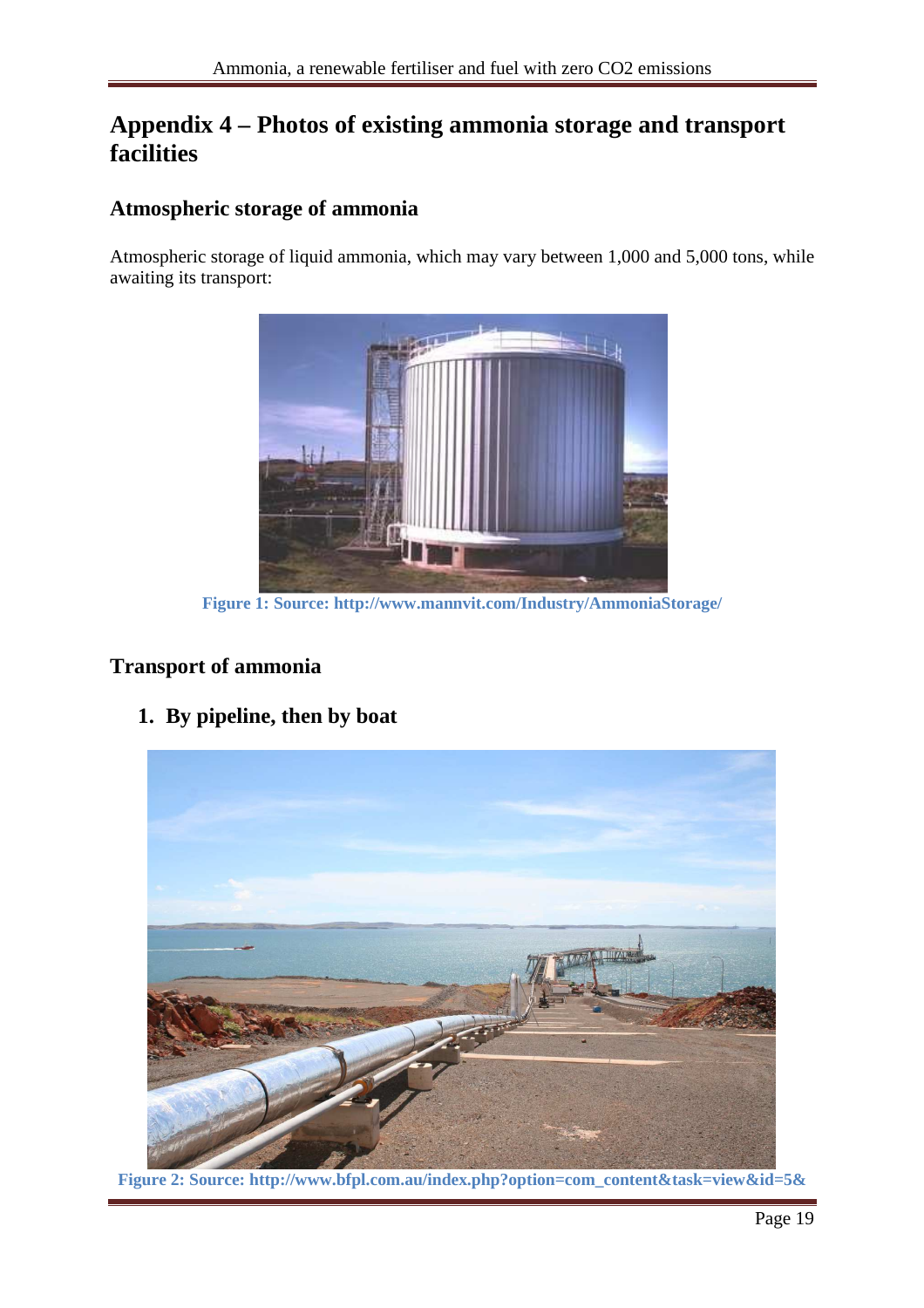Transport of ammonia by pipeline to a port with a view to its transport by boat (up to 40,000 tons):



**Figure 3: Source: http://www.bfpl.com.au/index.php?option=com\_content&task=view&id=5&** 

The ammonia pipelines and storage terminals in the USA are depicted below:



**Figure 4: Source: [18]**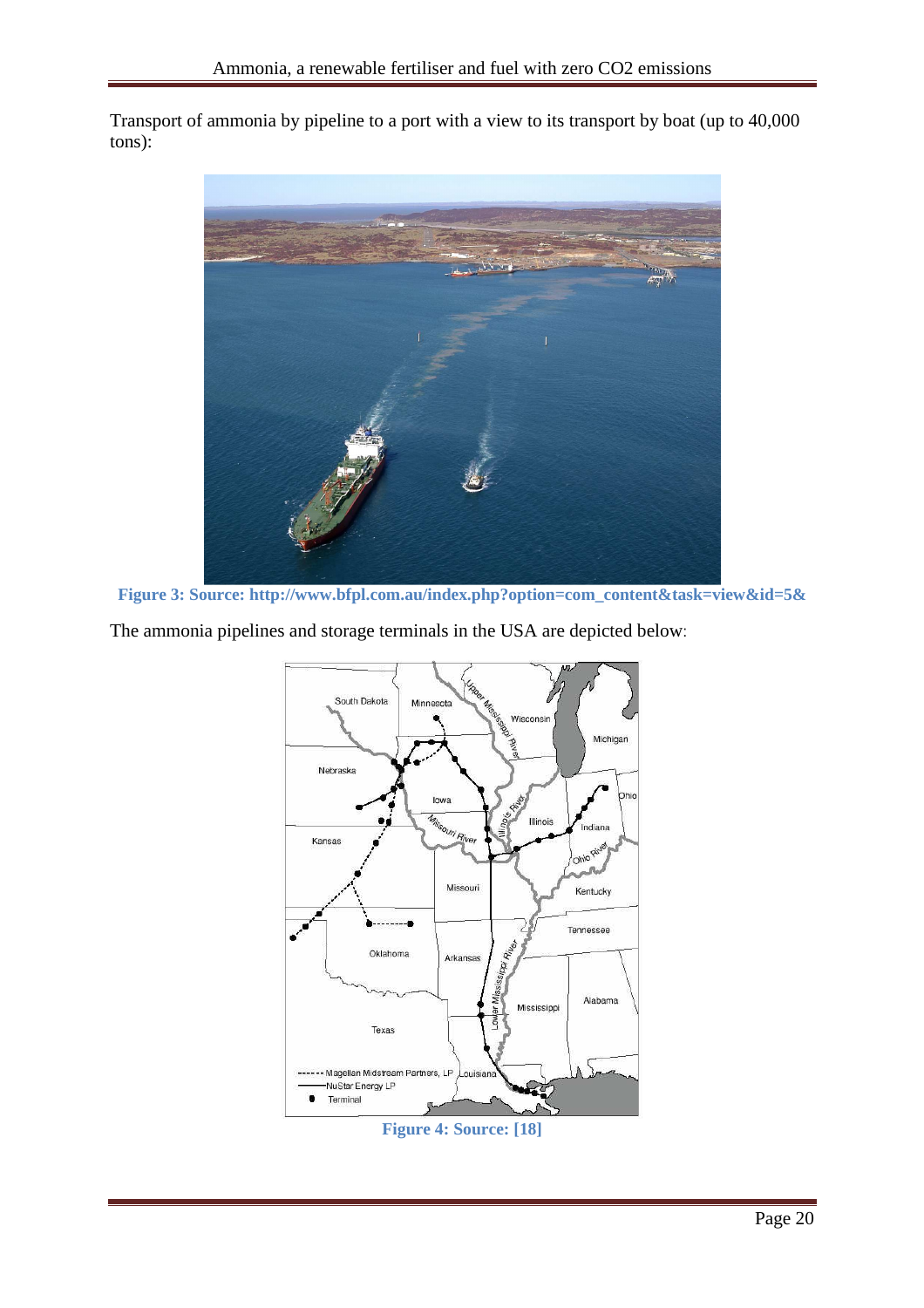## **2. By lorry**

Transport of between 7,500 and 57,000 litres of liquid ammonia by lorry, from the port to the place of use of the ammonia:



**Figure 5: Source: http://bnhgastanks.com/products-catagories/ammonia-tanks**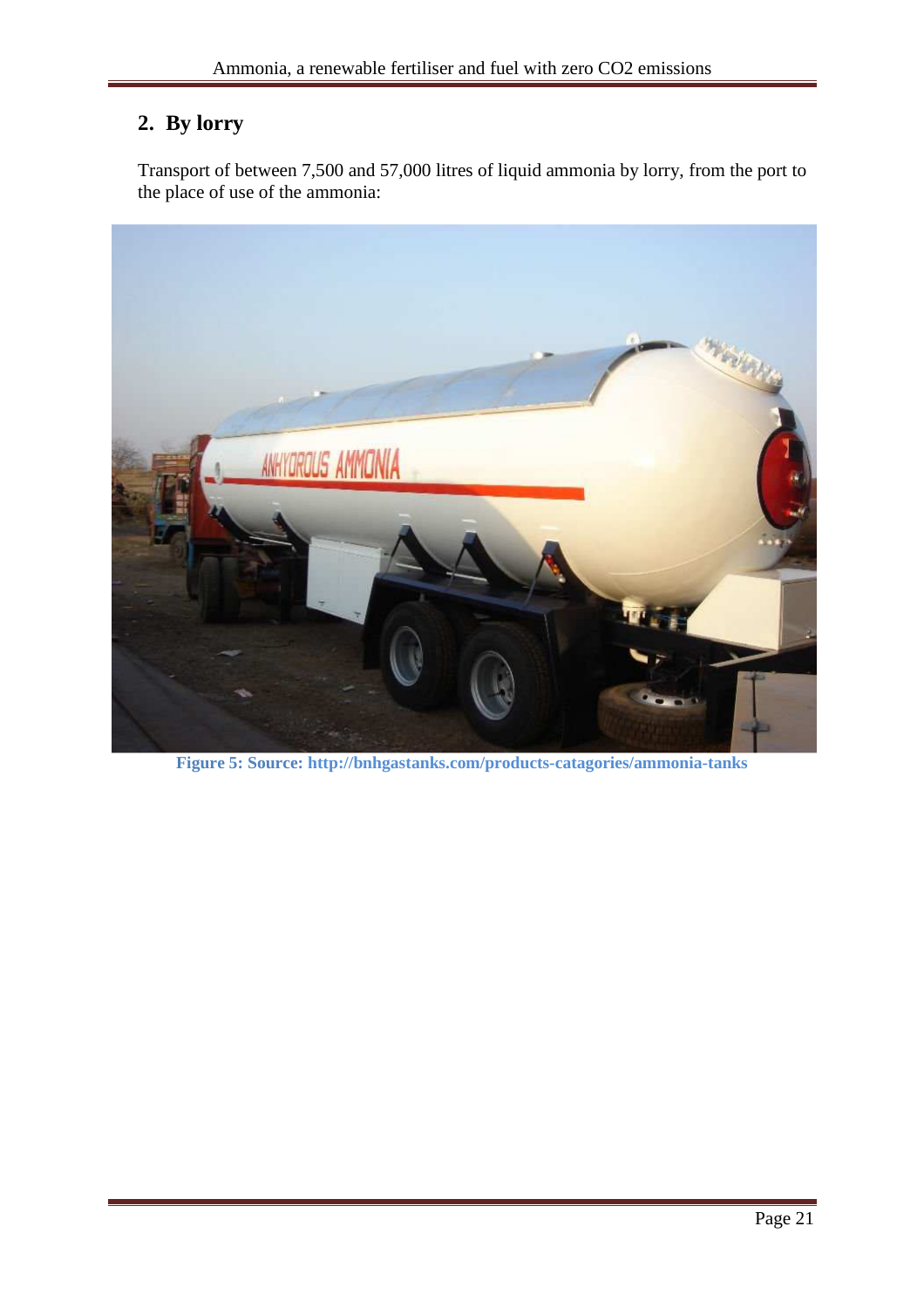## **Appendix 5 – Ammonia used as a road and aircraft fuel**

Below is the first vehicle to have travelled using ammonia in Belgium in 1943. It covered several thousand kilometres without any problems.



**Figure 6: Source: http://www.ammoniafuelnetwork.org/**

And here is the *X-15 rocket plane* which flew fuelled by ammonia in the 1960s.



**Figure 7: Source: http://www.ammoniafuelnetwork.org/**